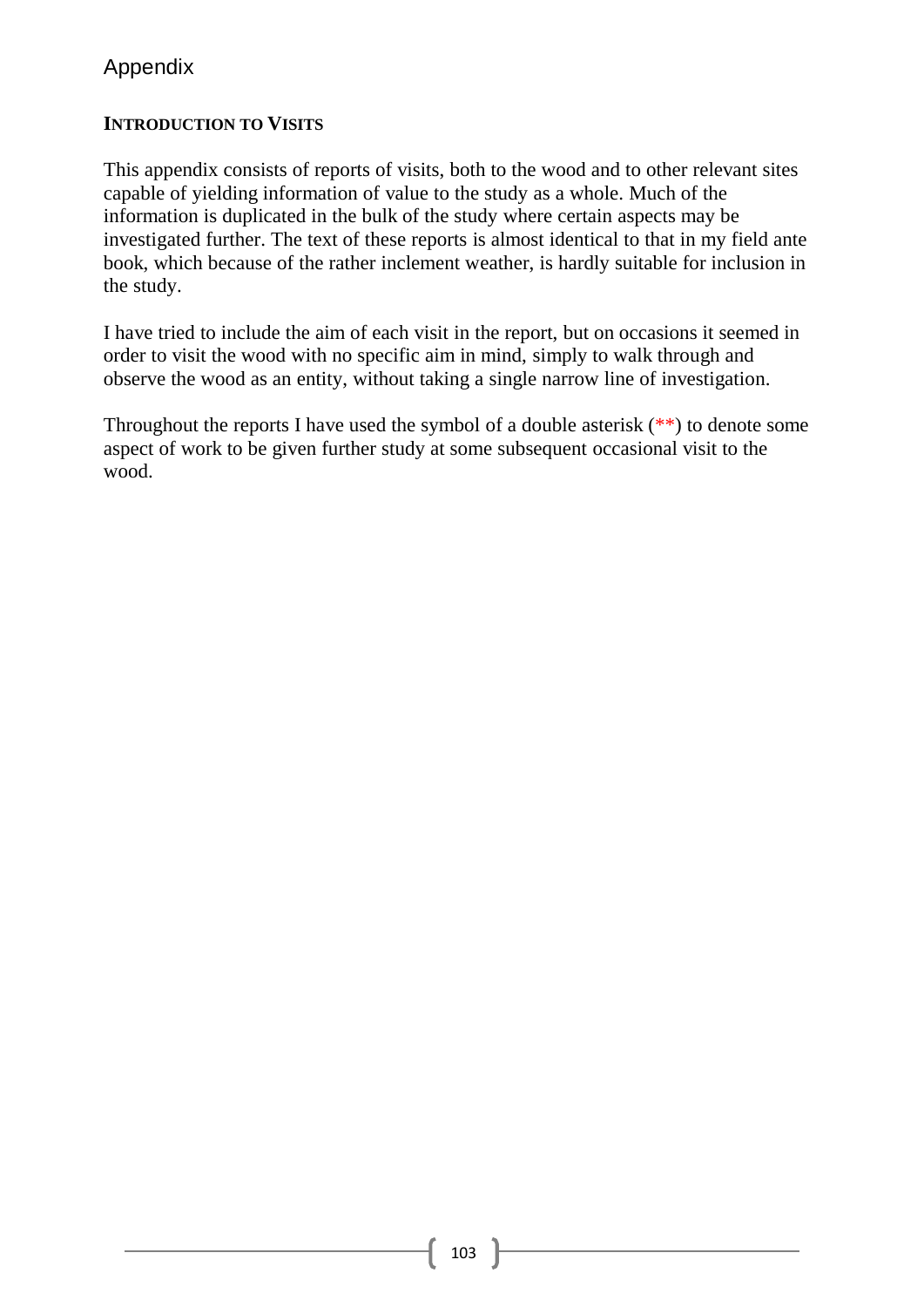### VISIT TO GILLFIELD WOOD, NOVEMBER 15<sup>th</sup>, 1974

AIM: To excavate one of the sites which have been noticed on several occasions, known personally as 'pits'.

Chose the pit near to the Totley-Fanshawe Gate footpath and began to excavate an oblique line across the bottom of the pit. The soil was typically podzolic, with fibrous remains; dark topsoil a few inches deep; and a deep layer of pale grey subsoil. There was no trace of an iron pan at the depth of 15 inches. No artefacts of any description were found, but between 7 and 10 inches, several small pieces of coal were discovered. These were mostly charred, suggesting that a fire was once started here, and since there are no coal outcrops in the wood, the pieces must have been brought deliberately to this site. There was no evidence to suggest why a fire had been started here, or to give an approximate date to the occurrence.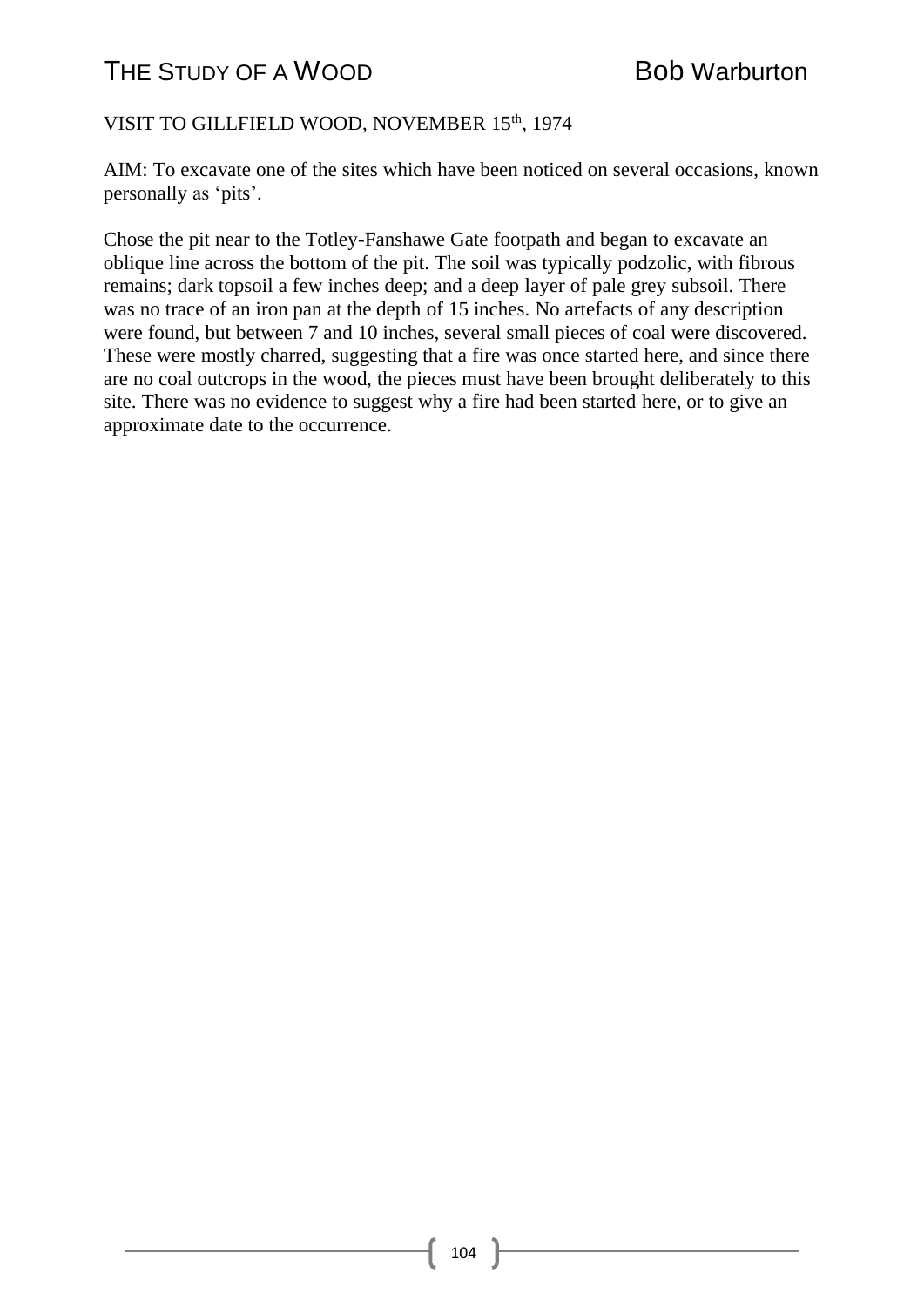VISIT TO GILLFIELD WOOD, TUESDAY NOVEMBER 26th, 1974

AIM: To collect samples of mosses and liverworts for identification, and also general observation.

WEATHER: Showery at first, becoming clear and cool.

9:15 Entered the wood from the East. Two large molehills near the intersection of the Totley-Holmesfield path with the main path. Collected two species of moss from the culvert under the main path at Point 1.

9:20 About to collect sample from path side when I disturbed two birds in the dead bracken near the main path. One flew away, but the other panicked and became entangled in the remains of an old wire-netting fence. The bird was recovered unharmed and was identified as a Woodcock (*Scolopax rusticola*). I took a few photographs of it and released it. The bird flew off in the direction of Holmesfield Park Wood, the only area where I knew this species to exist prior to today's experience. Took a sample of moss from the path side (Point 2).

9:30 Moss from tree stump (Point 3).

9:40 A Heron (*Ardea cinerea*) flew up from Totley Brook and circled before flying off in an easterly direction.

9:45 Moss and thallose liverwort from the drainage channel at Point 4.

9:55 Moss on tree stump in pit at Point 5

10:00 Moss on tree stump at Point 6. Noticed a small spring on the opposite side of the stream to Point 6 (to be investigated for  $pH$  later<sup>\*\*</sup>).

10:05 Thallose liverwort on a wall by the side of the stream near the bridge to Storth House (Point 7). In a nearby Holly tree was the old nest of a Wood Pigeon (*Columba palumbus*).

10:20 A flood stream, only visible in winter was photographed from the main path. This stream never erodes the grass away from the bed and virtually disappears in summer.

10:35 Dam formed in the stream (naturally?) formed by fallen trees.

10:40 Two molehills near the path (first two seen in the vicinity). Coniferous saplings in Birch copse (Western Hemlock?). 10:45 Moss on stump at Point 8.

10:55 Searched old wood (Area B) for remains of an old fox earth, the hole was found but no trace of any recent occupation by foxes. An owl \*\* pellet was found in this area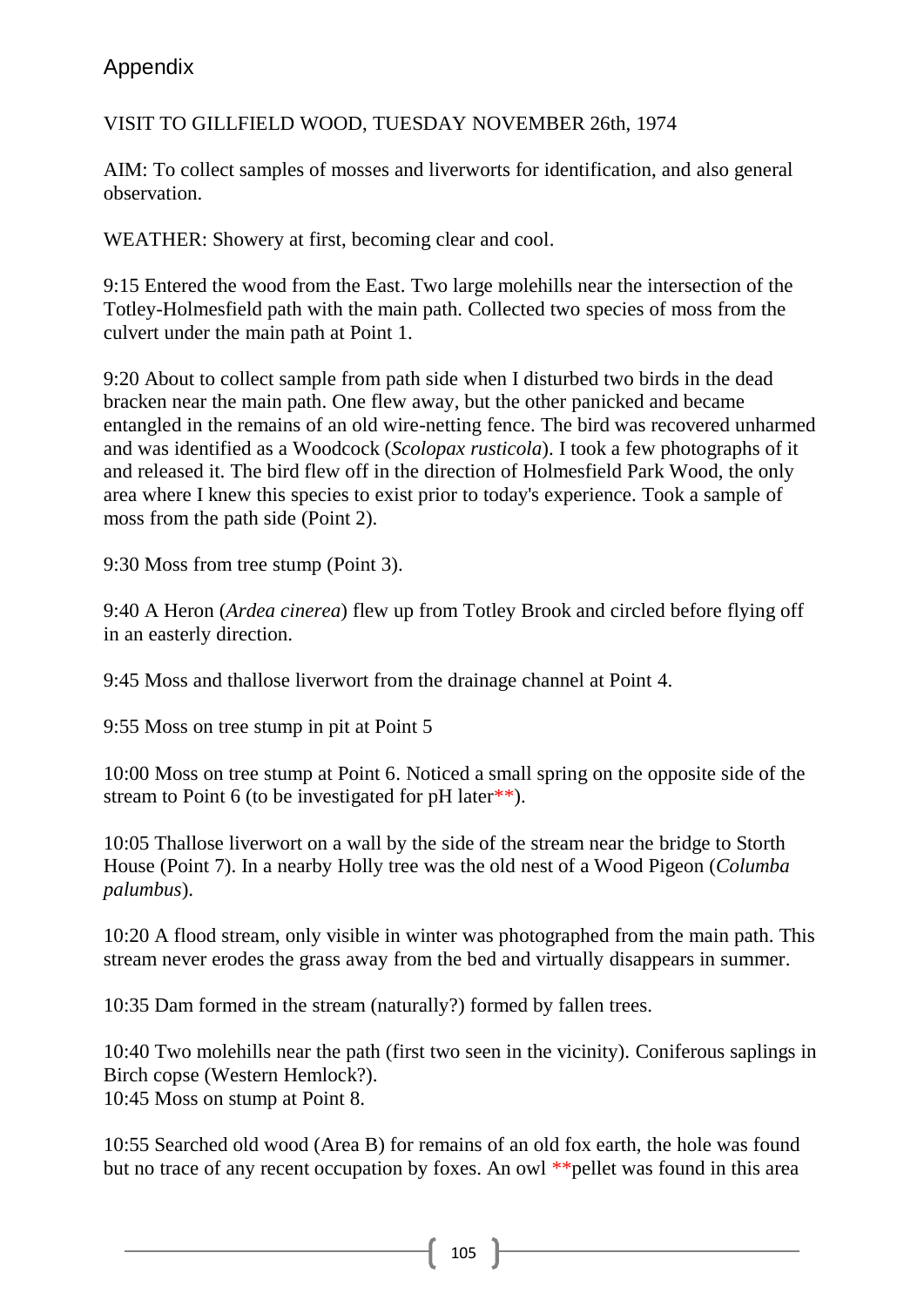of woodland and taken home for dissection. There were no further pellets to be seen, but this area must be visited \*\* again.

11:10 Two mosses on stump at Point 9.

11:20 Elderberry bush discovered near Scots Pine and field gateway (to \*\* be put on checklist).

11:25 Heron seen again, flew off towards the east.

11:30 Two mosses on stump (Point 10).

11:35 Collected one moss from stump (11) and one from the ground (12).

11:40 Found a stump with evidence of use by small mammals (use small \*\* mammal trap at this point)

11:50 Flote Grass (*Glyceria fluitans*) in drainage ditch and also in pond ("swimming pool").

12:05 Moss on small path (Point 13)

### MOSSES IDENTIFIED

**Site** Common name added by editor.

- 1. *Fissidens taxifolius* (Common Pocket Moss) and *Eurynchium striatum*
- 2. *Rhytidiadelphus squarrosus* (Springy Turf Moss)
- 3. *Tetraphis pellucida* (Pellucid Four-tooth Moss)
- 4. *Plagiothecium denticulatum* (Dented Silk Moss) and *Pellia epiphylla* (Overleaf Pellia)
- 5. *Eurynchium velutinum*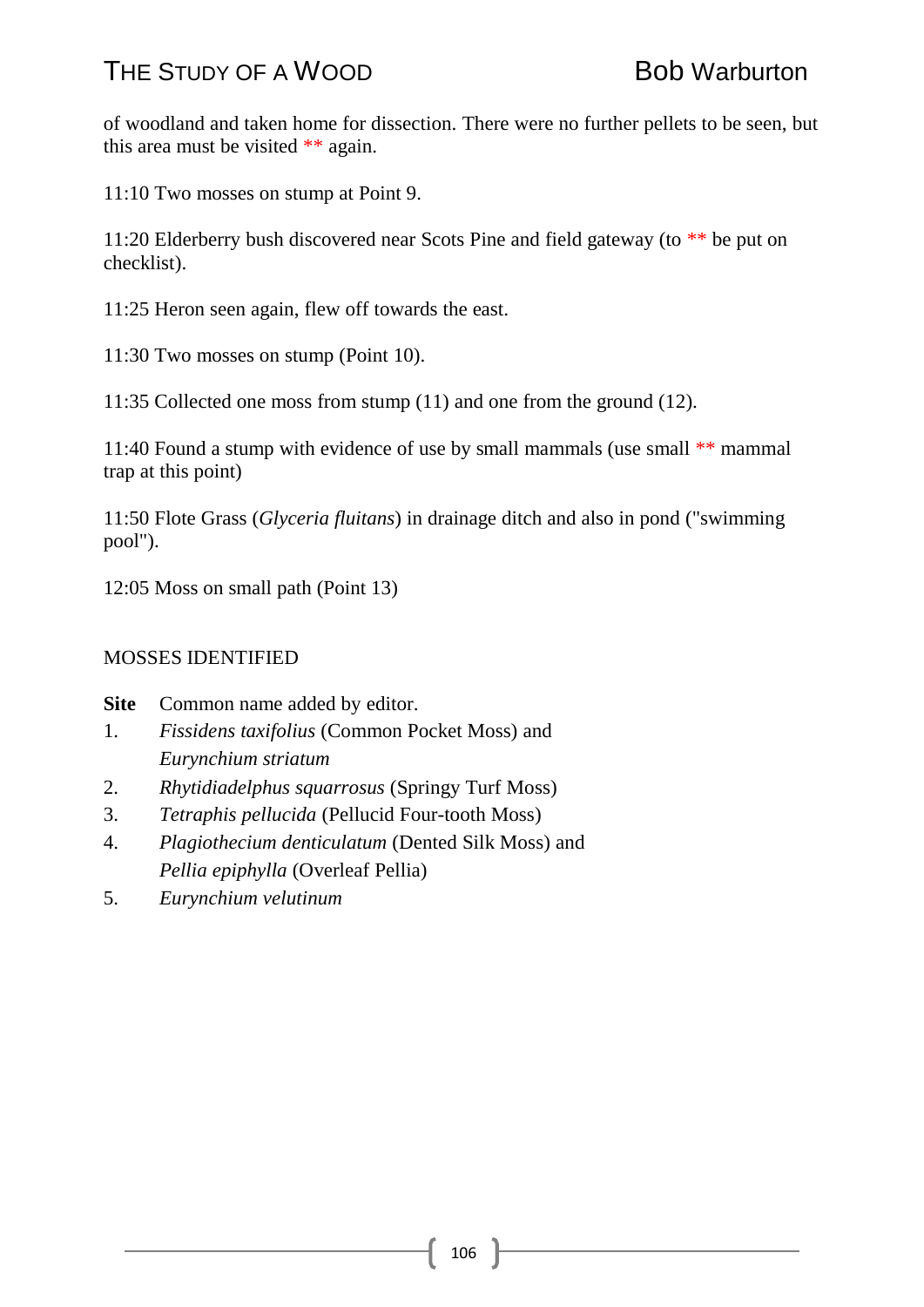### VISIT TO GILLFIELD WOOD, SUNDAY DECEMBER 1st, 1974

AIM: A short visit to rediscover the remains of a structure (building?) first noticed over four years ago, and since never visited.

The structure referred to was rediscovered with some difficulty. It was eventually located, after a search of about one hour, some three metres from the path in a Larch plantation. When this had been noticed originally, the trees were quite small, and it was an easy matter to pick the structure out. Now, however, the site is screened from the path by the Larches and the depression caused by this structure has filled with nettles and Rosebay Willowherb.

This structure is, as far as can be ascertained, three-sided and set into the hillside so that part at least is below the level of the ground. That it can be classified as a building, there is no doubt; the walls are built of flat stones (uncemented) in two layers, so that what is apparent upon clearing away the rotting vegetation is a small building, about 5ft across and, so far as the evidence can be seen, some & feet long. The back wall of the building is set quite deeply into the hillside, and from the top of this wall to the lowest level at which the wall is still evident is just over 4 feet. There is considerable evidence that the building was once much higher than it is at present, since the 'interior' is almost filled with small and large stones which presumably, have fallen from the tops of the walls. At the ''entrance', which is facing downhill, there are several large blocks of stone which appear to be lintels.

The walls were vertical, the corners well-constructed right-angles, and the overall appearance was of a construction which had been built with considerable care and skill.



#### The figure shown overleaf

gives an approximate cross-section of the building and indicates that there is about two feet of rubble to be cleared from the floor before any investigation of that may take place. The ground at present is extremely wet and it may be worth deferring a full investigation until more clement weather is forthcoming. The 'pits' referred to previously (15/11/74) and which so far remain something of an enigma, now number fourteen within the wood itself, with many more in area B and in Holmesfield Park Wood. These and the two buildings (the one investigated today, and a similar structure in area C) are to be plotted on a map of the wood (see page 17).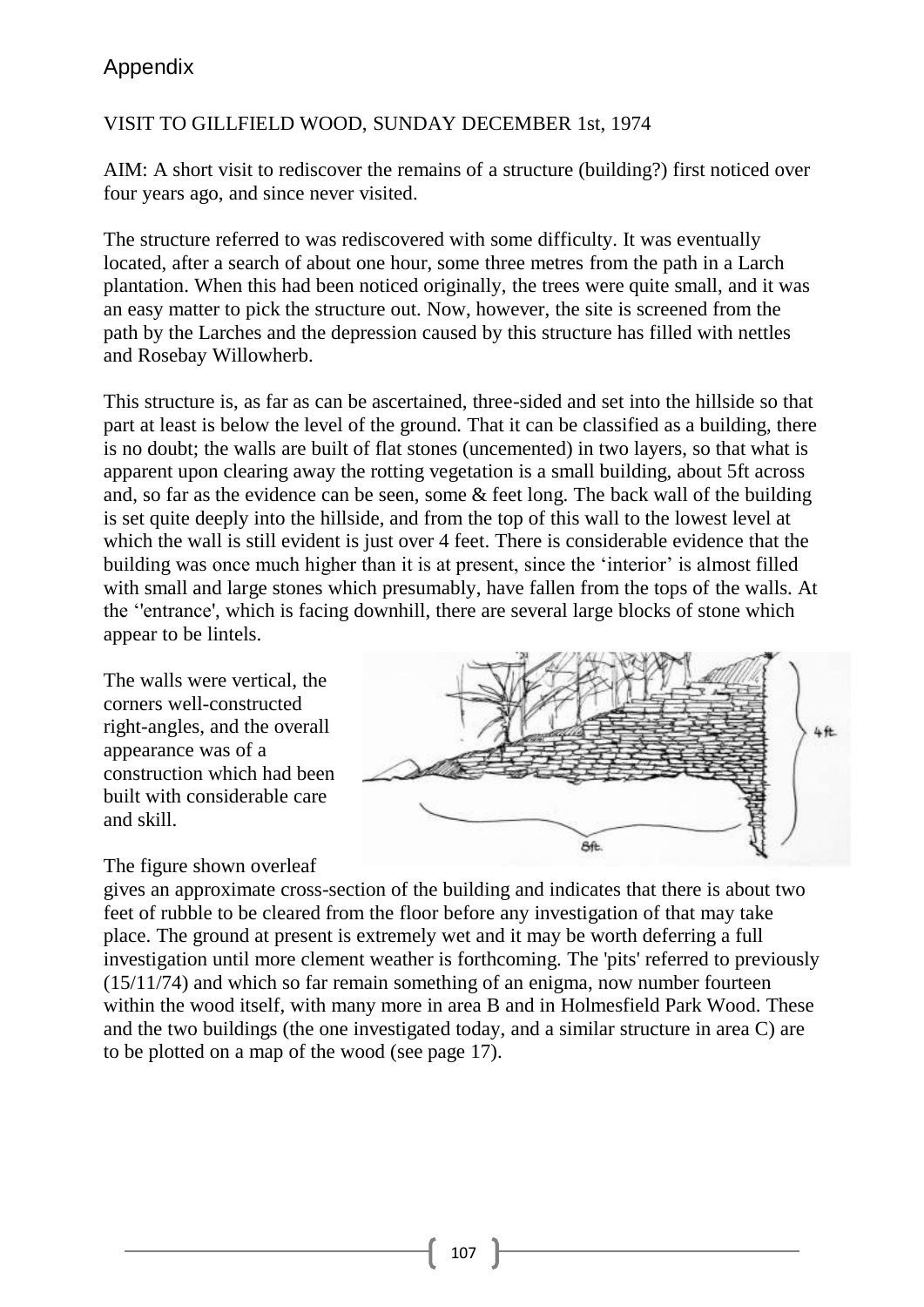### VISIT TO GILLFIELD WOOD, SUNDAY DECEMBER 8th, 1974

AIM: To take pH readings from Totley Brook and its tributary streams.

Samples were taken at nine points with the BDH Capillator Kit. The readings all indicated a pH of 7.5. This is an alkaline reading and seemed at complete variance with the soil pH figures, which averaged between 5.0 and 6.0, acidic figures for what is, from a vegetational point of view, a typical acid woodland. 'The kit was not persevered with and the indicators were taken to be checked and replaced if necessary.

The survey was eventually completed using Johnson's pH Papers, with a range of 5.2 to 6.7.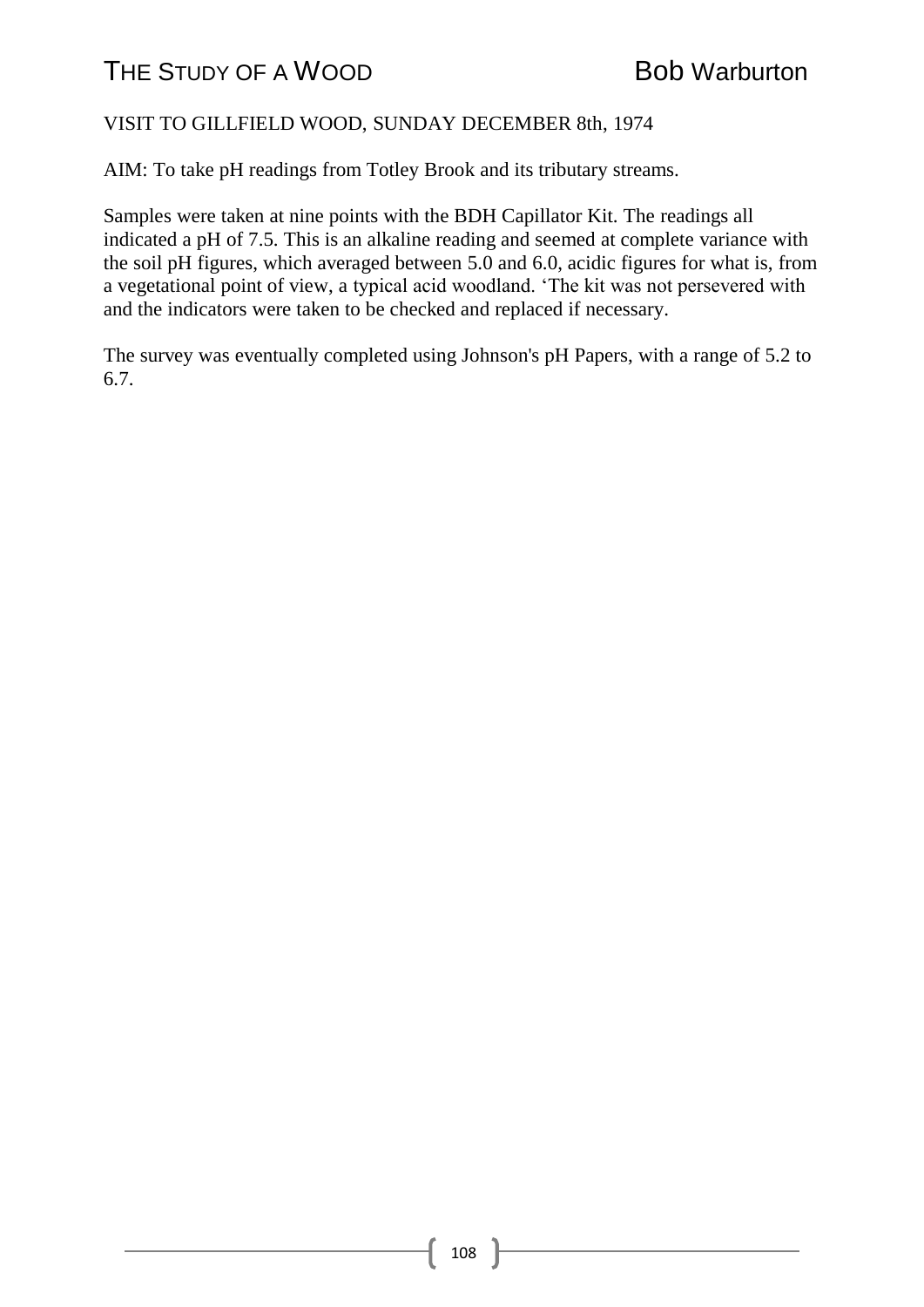### VISIT TO GILLFIELD WOOD THURSDAY, DECEMBER 10th, 1974

AIM: To acquire soil samples for pH testing with B.D.H. Soil Test Kit.

Fourteen samples of soil were collected from various places in the wood, placed in clean polythene bags and taken home for testing. The samples were chosen from sites: which offered some kind of contrast in vegetation, slope or vertical position on the hillside, in order to determine whether any of these factors made substantial differences to the pH level.

The vegetation apparent around each sample was noted briefly, especially the tree layer and the approximate angle was also recorded.

#### Other items of note seen were:

Long-Tailed Tits (*Aegithalos caudatus*), about 8 in number, were seen and observed closely in a Birch copse. They seemed quite unafraid and were joined by a Blue Tit (*Parus caeruleus* [=*Cyanistes caeruleus*]). The flock eventually moved away, perching at all levels except actually on the ground. Their favourite perches seemed to be Birch twigs, but odd individuals appeared to be quite at ease amongst almost prostrate Honeysuckle (*Lonicera periclymenum*).

The almost completely decomposed carcase of a Mole (*Talpa europaea*) was found on the surface in a Larch copse. The skeleton was not complete, but the lower jaw and both fore paws were easily distinguishable. These were taken and examined at length, especially the lower jaw. The specimen would appear to have been fairly young, since there was little sign of heavy wear on the teeth (the life-span of the Mole is estimated at about three years; Southern: 'Handbook of British Mammals').

At 11:45 a Fox (*Vulpes vulpes*) was disturbed in heavy bracken. The animal seemed to be in good condition with a fine heavy brush. It disappeared over the ridge in a leisurely manner, stopping to look over its shoulder for a few seconds. The Barlow Hunt had put up a fox in the vicinity on Tuesday last (Dec. 10th), but lost it after a chase of some twelve miles.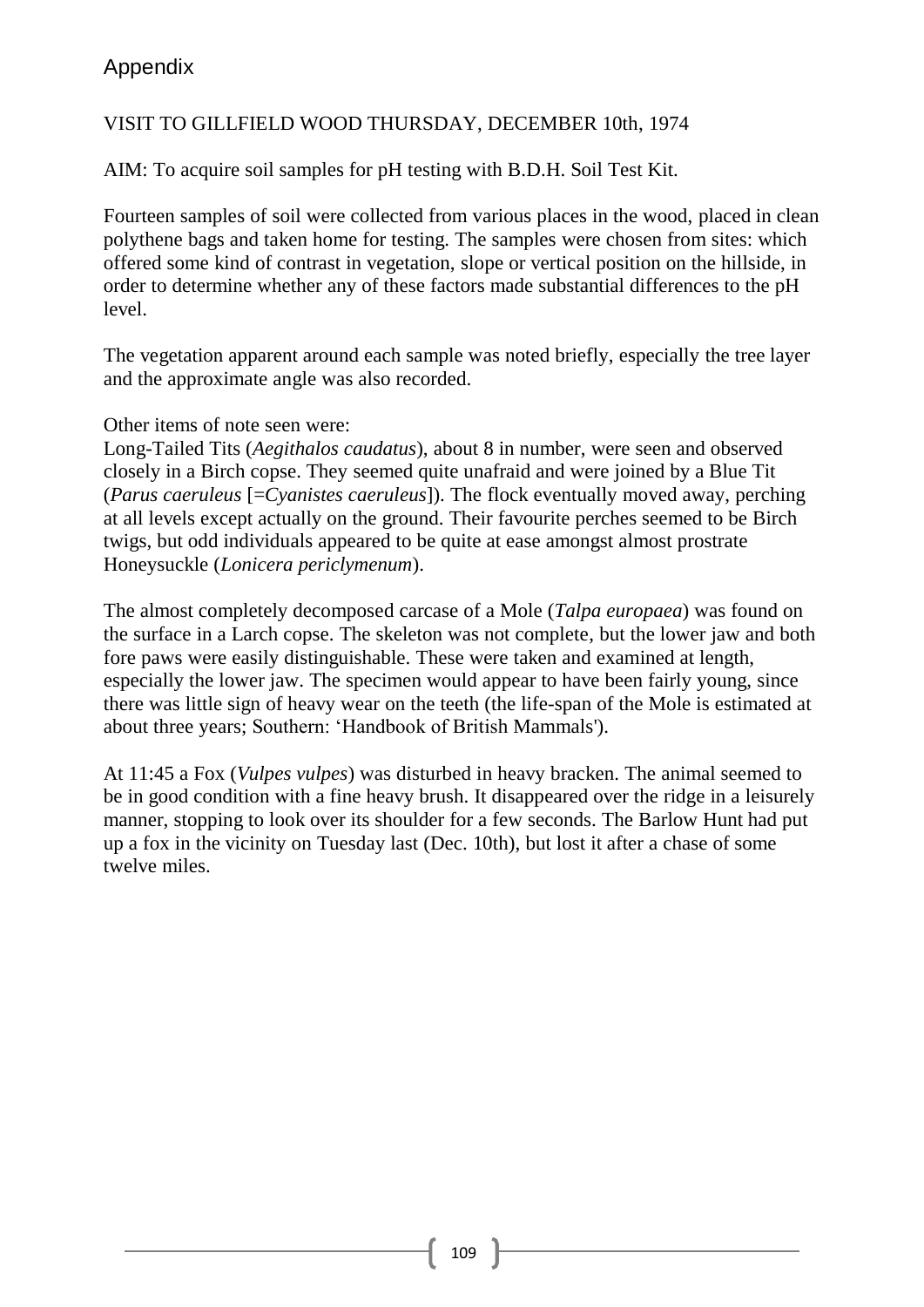### VISIT TO GILLFIELD WOOD, DECEMBER 22nd, 1974.

AIM: General observation

WEATHER: Fine and sunny

Little bird activity. Great and Blue Tits in evidence, also male Blackbirds (no females) in undergrowth. No sign of the Long-Tailed Tits seen on previous winter visits. Several people in the wood collecting Holly berries for Christmas (some heavily berried trees this year).

The grasses under trees seem to divide interestingly between Wavy Hair Grass (*Deschampsia flexuosa*) and Creeping Soft-Grass (*Holcus mollis*). The former appears to prefer Birch, Oak and fairly open situations, and the latter species mainly under Larch but also under the two trees mentioned previously.

\*\* Further, more detailed study necessary.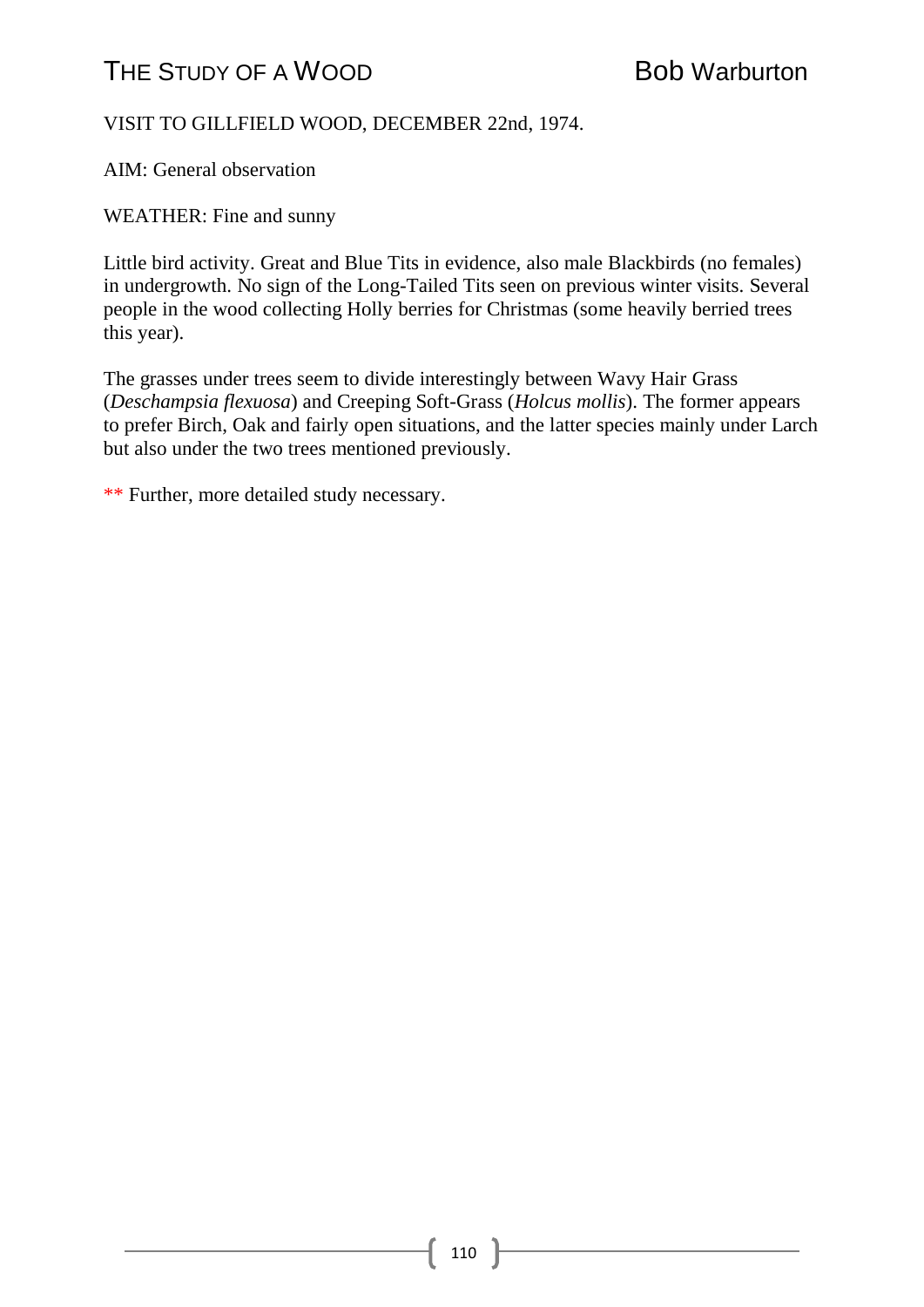VISIT TO GILLFIELD WOOD, DECEMBER 23rd, 1974.

AIMS: To find more detailed information of grass distribution.

WEATHER: Fine and sunny

Checked the ground cover under well-established trees which make up a group of a single species. Species chosen for study were Larch, Birch and Sessile Oak. These were the only species at trees which could satisfy the above conditions and be said to have formed a micro-habitat.

| <b>Sample</b>    | H. mollis      | D. flexuosa      | U' growth         | <b>Shade</b>   |
|------------------|----------------|------------------|-------------------|----------------|
| <b>OAK</b>       |                |                  |                   |                |
| $1.$             |                | $\! + \!$        | $^{+}$            | open           |
| $\overline{2}$ . | $\! + \!$      | $^{+}$           | $\ddot{}$         | f. open        |
| $\overline{3}$ . |                | $\ddot{}$        | $\ddot{}$         | open           |
| 4.               | $\! + \!$      | $^{+}$           | $\ddot{}$         | f. open        |
| 5.               | $^{+}$         |                  | $+$               | <b>Bracken</b> |
| 6.               | $\overline{+}$ |                  | $++$              | <b>Bracken</b> |
| 7.               | $^{+}$         |                  | $++$              | <b>Bracken</b> |
| 8.               |                | $^{+}$           |                   | f. open        |
| 9.               |                | $\! + \!$        |                   | open           |
| 10.              |                | $^{+}$           |                   | open           |
|                  | (5)            | (7)              |                   |                |
|                  |                |                  |                   |                |
| <b>BIRCH</b>     |                |                  |                   |                |
| 1.               |                | $\boldsymbol{+}$ |                   | open           |
| $\overline{2}$ . |                |                  | $++++$            | heavy u'shrub  |
| $\overline{3}$ . |                | $\! +$           | $\! + \!$         | f. open        |
| 4.               | $^{+}$         |                  | $\ddot{+}$        | f. open        |
| 5.               |                | $\boldsymbol{+}$ |                   | open           |
| 6.               |                | $\boldsymbol{+}$ | $\ddot{}$         | open           |
| 7.               | $\ddot{}$      |                  | $++$              | f. open        |
| 8.               |                | $\! + \!$        | $\ddot{}$         | open           |
| 9.               | $^{+}$         | $\ddot{}$        | $\qquad \qquad +$ | f. open        |
| 10.              |                | $\! + \!$        | $\ddot{}$         | open           |
|                  | (3)            | (7)              |                   |                |

The numbers of times of occurrence of the species in the ten samples shown in brackets under the species heading.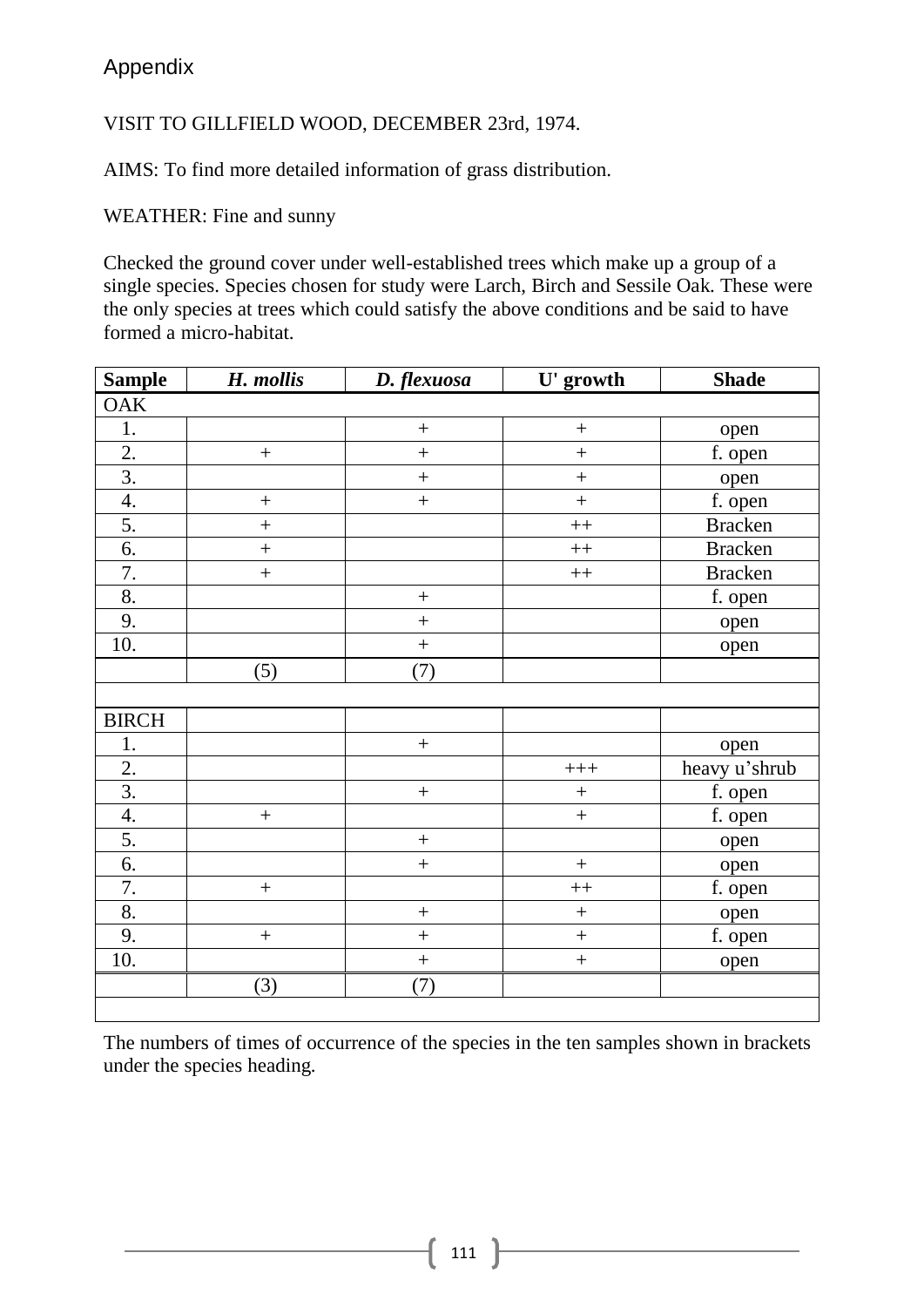# THE STUDY OF A WOOD Bob Warburton

| <b>Sample</b> | H. mollis | D. flexuosa | U' growth | <b>Shade</b>   |
|---------------|-----------|-------------|-----------|----------------|
| LARCH         |           |             |           |                |
|               | $+$       |             | $++$      | <b>Bracken</b> |
| 2.            |           |             | $+++$     | <b>Bracken</b> |
| 3.            | $+$       |             | $^{+}$    | <b>Bracken</b> |
| 4.            | $+$       |             | $^{+}$    | <b>Bracken</b> |
| 5.            | $+$       |             | $^{+}$    | q. heavy       |
| 6.            | $+$       |             | $^{+}$    | <b>Bracken</b> |
| 7.            | $^{+}$    |             | $^{+}$    | <b>Bracken</b> |
| 8.            | $+$       |             | $++$      | q. heavy       |
| 9.            | $+$       |             | $^{+}$    | <b>Bracken</b> |
| 10.           | $+$       |             | $^{+}$    | <b>Bracken</b> |
|               | (9)       | (0)         |           |                |
|               |           |             |           |                |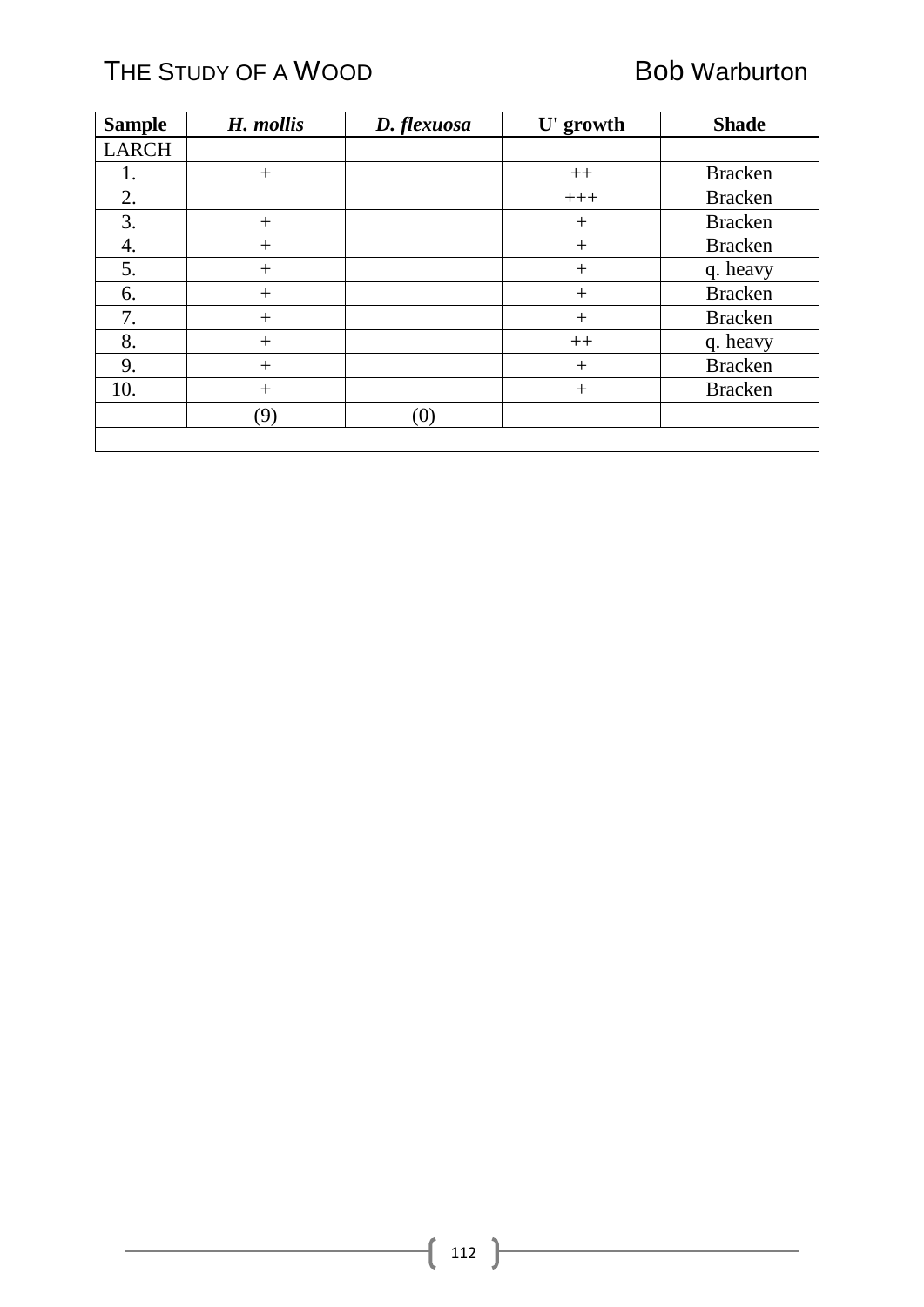# VISIT TO GILLFIELD WOOD, SUNDAY JANUARY 12th, 1975

AIM: Collection of soil samples to determine pH values.

| Sample         | Description                                                                                                                                    | pH  |
|----------------|------------------------------------------------------------------------------------------------------------------------------------------------|-----|
| $\mathbf{1}$   | Near eastern gate. Ground cover Cocksfoot. Fairly open, slope nil.                                                                             | 6.0 |
| $\overline{2}$ | Very open area, short vegetation. Slope about 5 degrees.                                                                                       | 5.5 |
| 3              | Near stream, slope nil, thick ground and shrub layers. Bracken,<br>Raspberry, Tussock Grass.                                                   | 5.7 |
| $\overline{4}$ | By swimming pool, not shaded, slope nil. Dominant grass, <i>Holcus</i><br>mollis.                                                              | 6.0 |
| 5              | Under Birches at site of Quadrat B1. Soil podzolic. Open to<br>light from SE.                                                                  | 5.7 |
| 6              | Near path, slope nil, dense shrub layer. Dominant plants Rosebay<br>Willowherb, Timothy, Creeping Buttercup, Red Oak saplings.                 | 5.7 |
| $\overline{7}$ | Near stream, flat. Dominant plants Holcus mollis, Rosebay<br>Willowherb.                                                                       | 5.5 |
| 8              | Near path. Bracken, Wavy Hair Grass, Oak trees. 8-degree slope.                                                                                | 6.0 |
| 9              | Marshy area, 5-degree slope. Great Woodrush, Tussock Grass, Juncus<br>sp., Meadow sweet. Gley soil.                                            | 5.5 |
| 10             | Near path, level. Bracken, Oak saplings, Tussock Grass, H. mollis.                                                                             | 5.5 |
| 11             | Near stream, level. Tussock Grass, Sycamore and Beech saplings,<br>Blackberry.                                                                 | 5.5 |
| 12             | Open ground near the path, slope about 10 degrees. Bracken, Holcus<br>mollis. Very podzolic.                                                   | 5.5 |
| $**13$         | Level, very wet, thick layer of rotting vegetation. Rosebay Willow<br>Herb. Gley soil.                                                         | 7.0 |
| 14             | Under Birch in Quadrat B3. Sample taken from tussock - found to be<br>a very old rotten stump completely covered with Deschampsia<br>flexuosa. | 5.5 |
| 15             | Open, level situation by the stream.<br>Dominant vegetation H. mollis, Bracken.                                                                | 5.7 |
| 16             | Flat marshy area. Rosebay Willowherb, Cocksfoot, Raspberry.                                                                                    | 6.0 |
| 17             | Quadrat L3 under Larches.                                                                                                                      | 5.7 |
| 18             | Quadrat L4 under Larches.                                                                                                                      | 5.5 |
| 19             | On level area, fairly open situation, Bracken, Holcus mollis.                                                                                  | 6.0 |
| 20             | Quadrat B8 under Birches.                                                                                                                      | 5.5 |
| 21             | Fairly level by the stream. Rosebay Willowherb, <i>Holcus mollis</i>                                                                           | 5.5 |
| 22             | Quadrat O1 under Oak                                                                                                                           | 5.5 |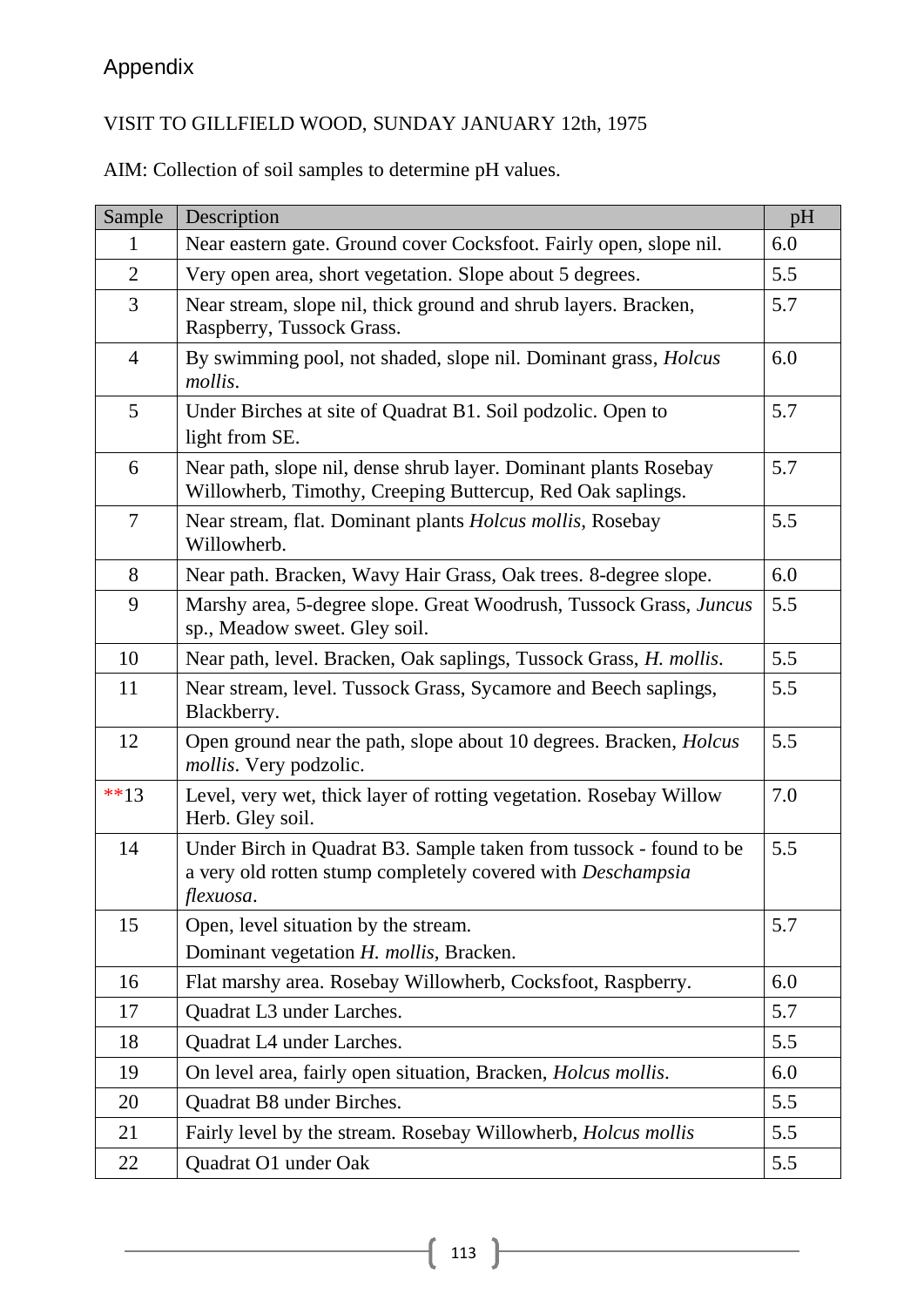Sample 13, with a pH value of 7.0, seemed very much out of line with the rest of the results obtained. 'The average pH reading so far (36 samples) is \*\* 5.6. Another series of samples is planned, based upon site 13 to verify this reading.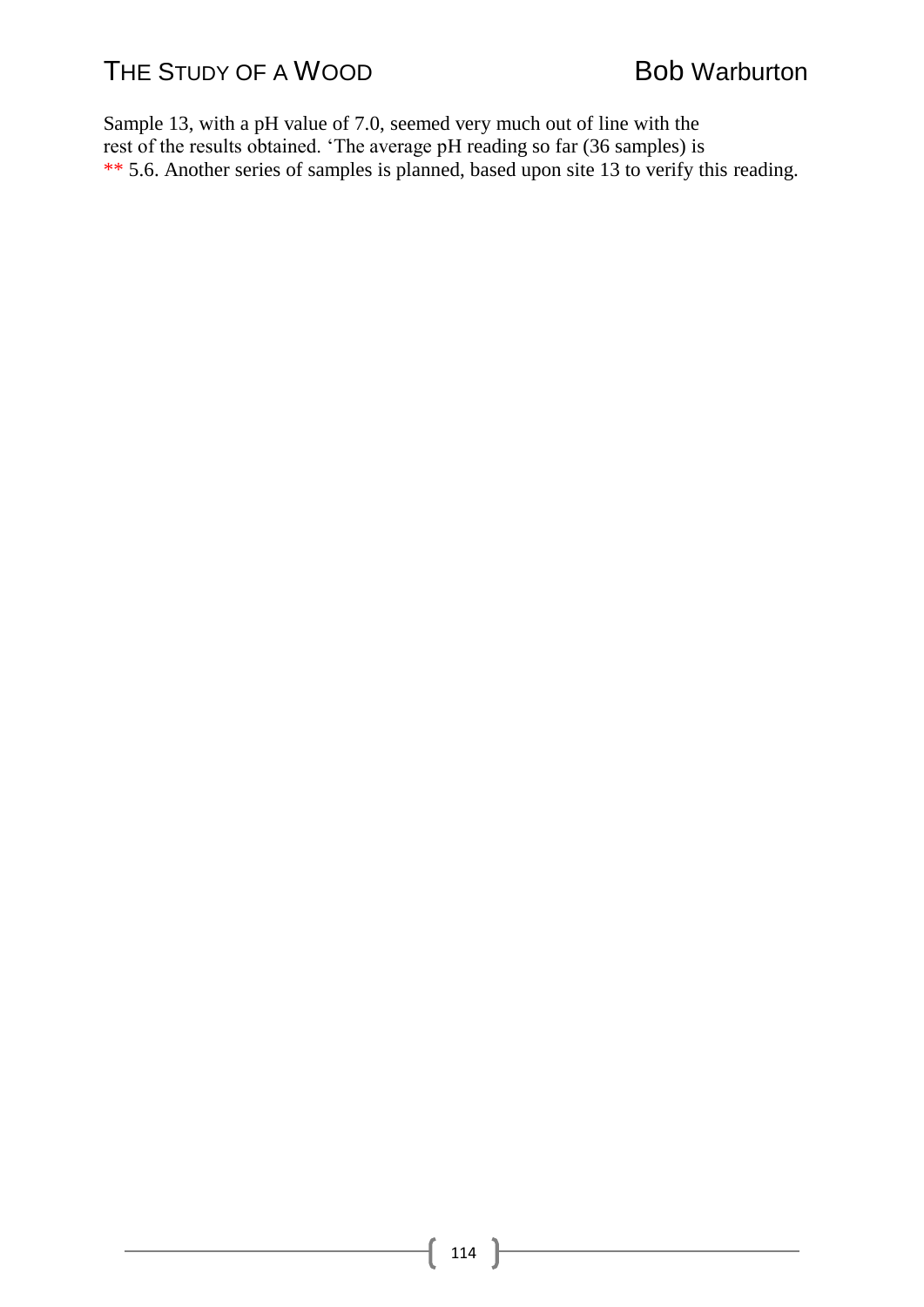### VISIT TO GILLFIELD WOOD, TUESDAY JANUARY 14th, 1975

AIM: To check pH readings of January 12th with respect to sample 13 which produced a figure of 7.0. This seems rather out of character with the rest of the wood, which tends to give acidic reactions.

Further samples were taken, one from the same place as sample 13, and others in a radiating pattern from this point at one foot intervals (see diagram below).



The results are shown on the diagram. Whilst collecting samples, I looked around the area to see if there was any man-made factor which might explain this pocket of alkaline soil. There were five empty fertilizer bags nearby, the contents were still visible, but the brand named had been erased. The details were: "Nitrogen 22%; Phosphoric acid 11%; Potash 11%".

\*\* Further investigation (time allowing) into the pH of this fertilizer should indicate whether or not this is the cause of the abnormal reading.

A male Yellowhammer (*Emberiza citrinella*) was seen briefly, and a well-defined Badger print was noted in soft mud on the path. It would seem to be the hind paw and measured 46mm at its greatest width.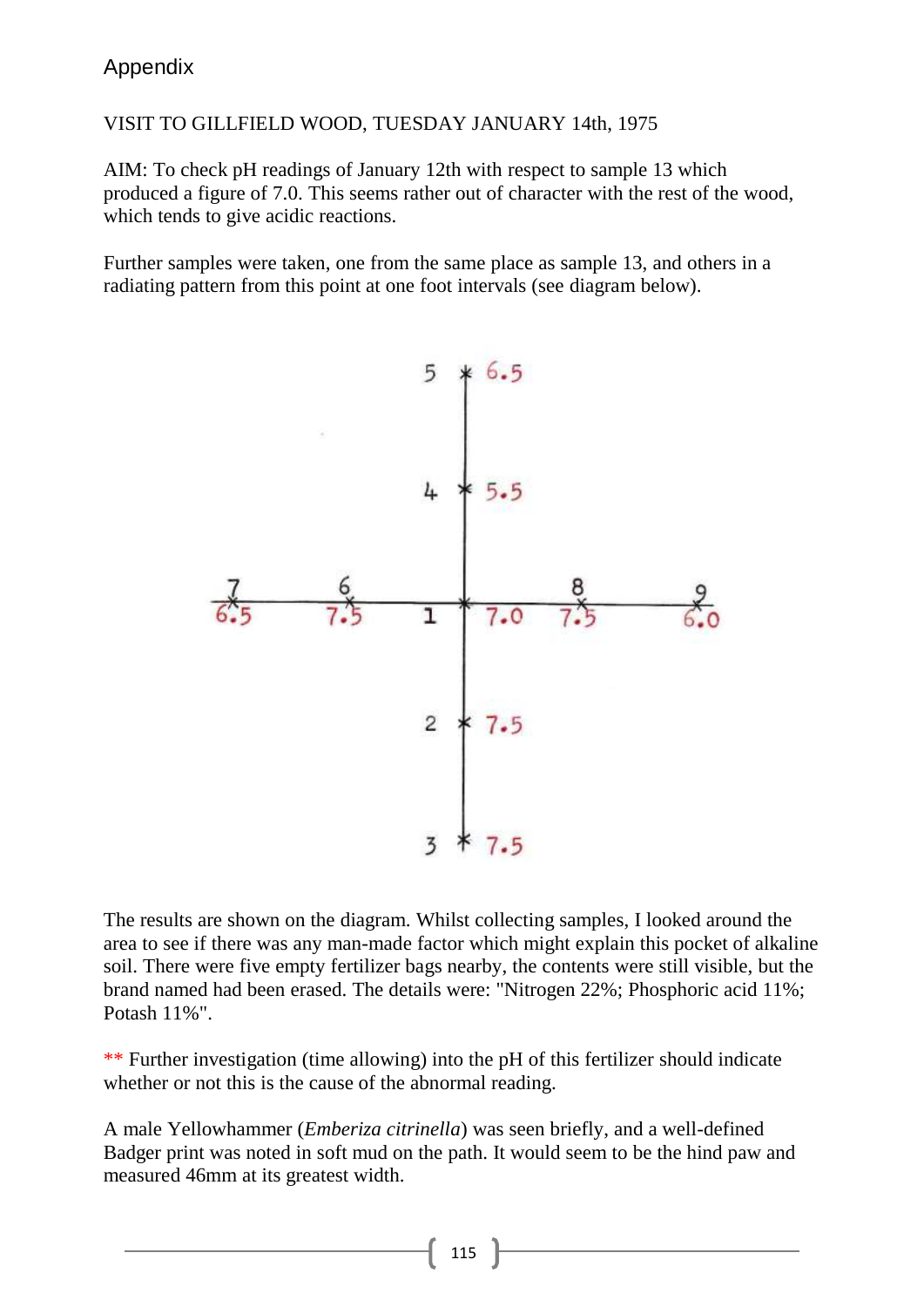The site of the rectangular building (see visit of 01/12/74) was visited and an attempt made to move further stones in order to reveal the ground level of the building. This proved impossible to accomplish single-handed since the removal of soil and nettle roots revealed a huge slab of stone which proved almost immovable. The stone was 12cm thick; 76cm wide; and 1.38m long. The rock was prised up to an angle of about 45 degrees but could not be maintained in this position. A brief glimpse underneath revealed dry soil, a network of rodent or shrew burrows and a further collection of stones from the collapsed walls.

This investigation was proving fruitless, so a brief inspection of the quarry was made, this being found in a nearby field (map ref. 3055 7895 on sheet SK37). There was evidence of animal activity amongst the dumped chaff in the quarry, suggesting that the Brown Rat (*Rattus norvegicus)* was responsible, but none were seen neither were any droppings found. The rabbit warren which existed here some two or three years ago has declined, and there were few droppings to indicate their presence. The stone evident along the sides of this quarry seem identical in colour and texture to those used to build the collapsed 'shelter' found in the wood. The stone splits easily and evenly to give a flat surface ideal for building structures without a mortar binding. The size of the stones in the quarry vary from small chippings to very large slabs larger than the one described above.

I next visited Little Wood (Hare Wood on old maps and to the locals), this lies to the north of Gillfield Wood. My main purpose was to determine whether there was a Badger sett in this wood, since I had tracked Badger trails to this vicinity on several occasions. The wood is small and rather unkempt in appearance, there are several fully mature trees and many saplings. A considerable number of logs have been left to rot at the eastern end of this wood. No Badger sett was found, nor any tracks.

A tributary stream of Totley Brook begins at a spring just to the west of this wood, and this was followed back to Totley. There has been considerable dumping in this brook, and objects such as washing machine chassis, large metal drums, and one marked clearly "POISON Sodium......." (this last part was illegible). \*\* This dumping may have to be taken into account if any aberrant pH readings occur in the study of the stream.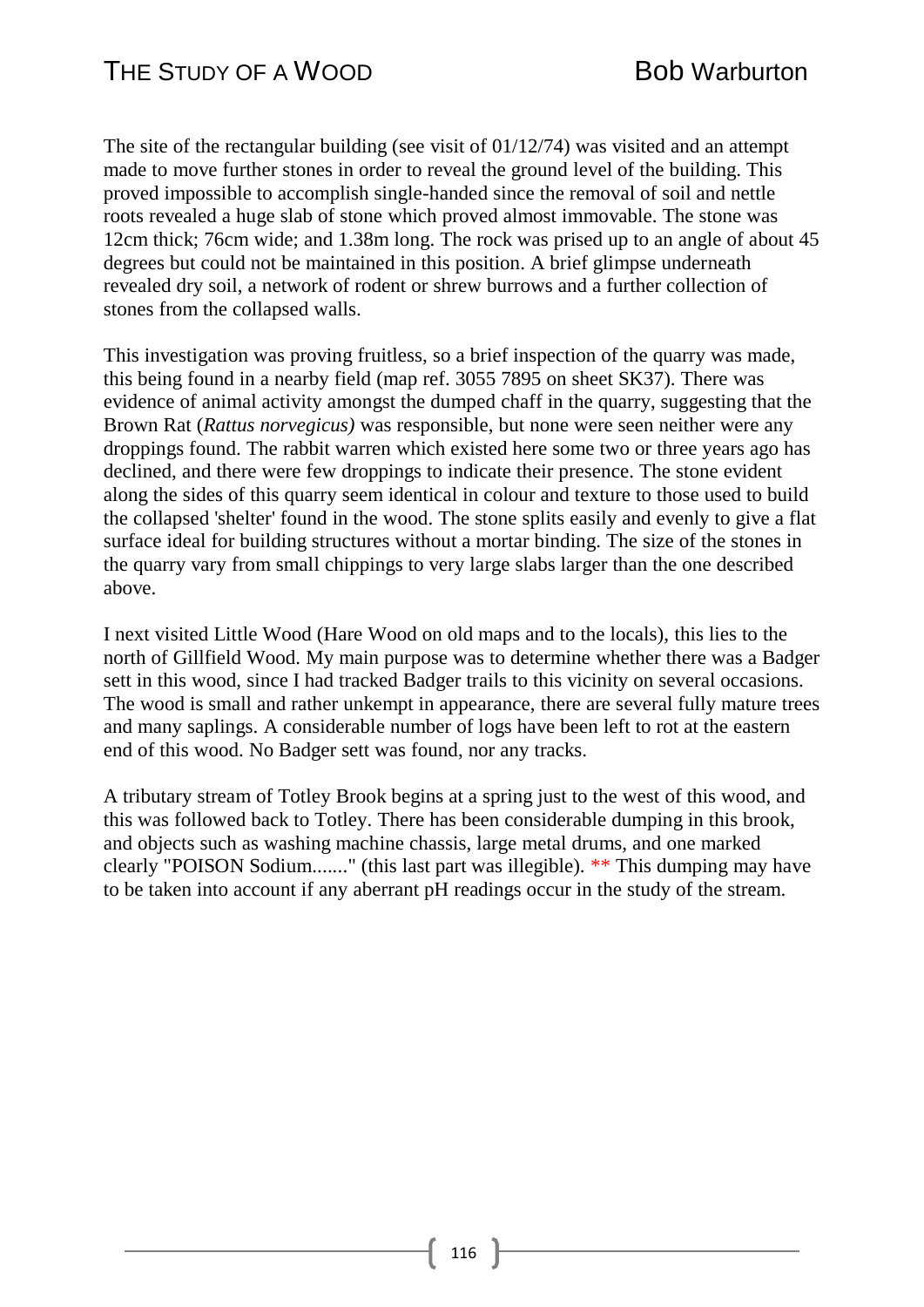### VISIT TO GREEN OAK PARK, TUESDAY JANUARY 21st, 1975

AIM: To interview several of the elder male residents of Totley about their recollections of Gillfield Wood during the early part of this century.

Several interesting stories and anecdotes emerged during the conversations but many of these will require a more detailed investigation at a later date. Only those details which tend to fit in with the known facts or were substantiated by other members of the group have been accepted for inclusion in this account, since memories often tend to fade or be elaborated as the years pass.

Reference was made to the 'dug-out' which, after further questioning and reference to a map of the area, was recognised as the building referred to in the report of December 1st, 1974 (page 115). This building was quite: clearly remembered by all of the men as being a 'shooting-lodge'. They described how shooting parties organised by the last owner of Totley Hall estate (W. A. Milner) used to have picnic lunches there. It was apparently equipped with a stove for brewing a drink, and the large stones (one of which is described on page 123) were once roofing stones, All the men remembered these items but the actual shape of the building when complete was more hazy (further interviews will be necessary to clear up this point). Mr. Milner used to shoot as far as the furthest part of Holmesfield Park Wood. The pheasants for these shoots were raised in the arm of the wood designated 'Area C' in the Introduction to this account. This part of the wood is known to the village locals as 'Pheasant Wood' and has always, in living memory been kept strictly private. The gamekeeper was called Mr. Bradley and was probably the last full-time 'keeper to work in Totley. He placed rails between the trees for the pheasants to use as roosts and kept food for the birds in a shed in the wood. The locals related with relish that much of this food, which contained nuts and raisins, did not reach the pheasants! This 'shed' and the shooting-lodge referred to previously, seem to be almost identical in construction, and yet the locals were all but unanimous that the stone building in Area C has been built recently. Visual observation of the manner of construction would tend to contradict this view.

The quarry mentioned in the report of January 14th, 1975 (page 123) was private and owned by the Totley Hall estate. It has not been worked in living memory, but in all probability the stone was used for private building by the owners of the estate, such as the two stone buildings previously mentioned in the text above, and the stone walls which partially surround the wood.

The 'swimming pool' near the eastern end of the wood has been cleared out twice in living memory, but all agreed that the swimming pool has "always been there" and they could not remember any hearsay evidence of the pool being constructed. Derisory comments were directed at the Council, whose decision to protect all the young trees from rabbits by giving each tree a wire netting screen, There was general agreement that there had never been a significant number of rabbits in the district. I feel inclined to agree with the statement since there are very few rabbits in the area at present, and the supplier of this information was the former village poacher. Mr. Frank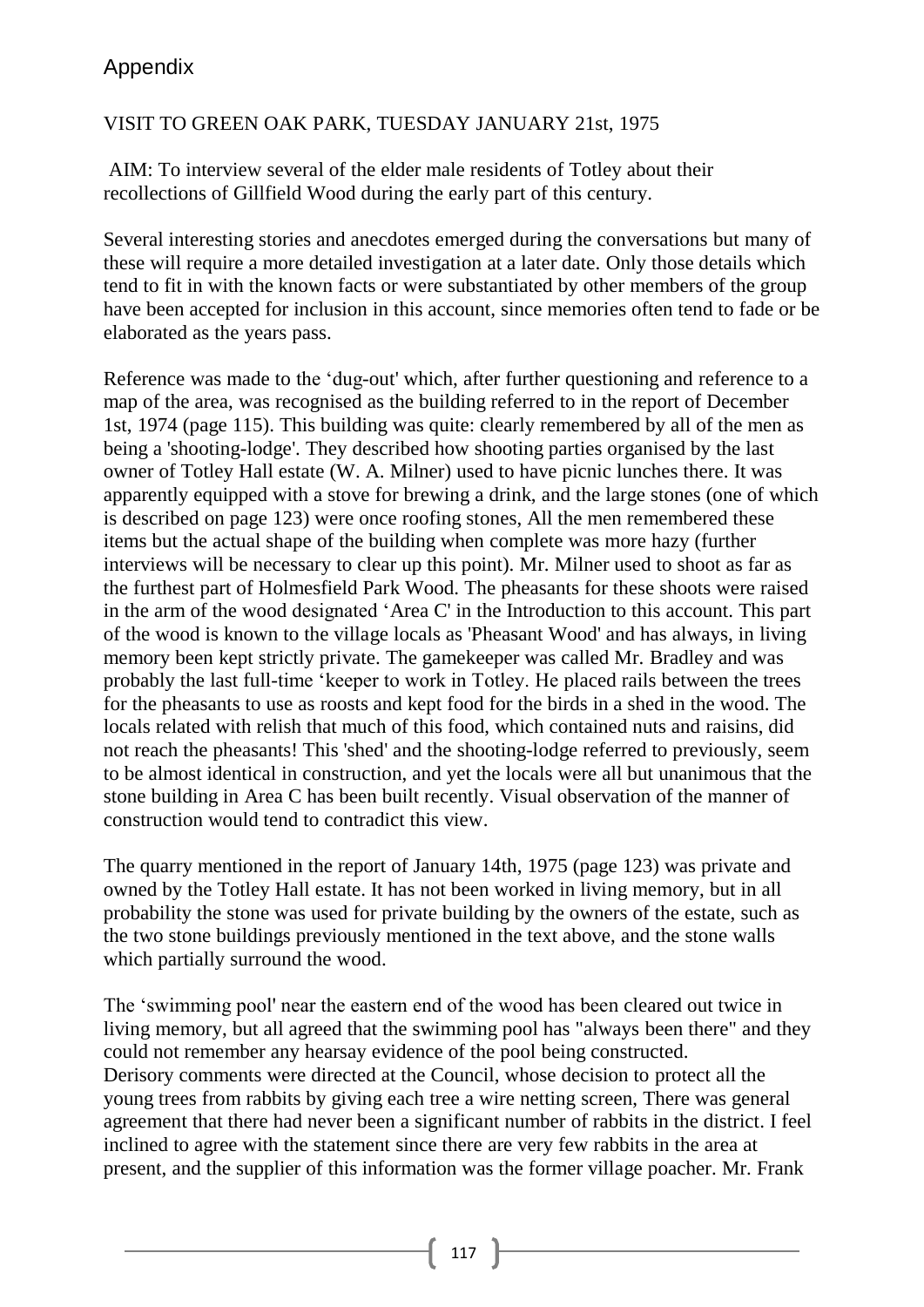Taylor had spent many years as the earthstopper to the local Barlow Hunt and told me that foxes had always lived in and around the wood but that badgers, locally quite common, had never been resident within the wood.

A latecomer to the gathering proffered the information that the 'pits' which have been the subject of many hours research and so far, fruitless research, were the remains of charcoal burners workings. I was sceptical, but he told me that he had been a woodsman in Ecclesall Woods in his youth, and that these pits were common throughout the area.

Several of the men said that they commonly used to swim in Totley Brook in their youth and had damned up the stream to create pools deep enough for that purpose. The practice appears to have been discontinued.

There was a great deal of general information about Totley in this discussion, but much of this falls outside the terms of reference of this study of Gillfield Wood.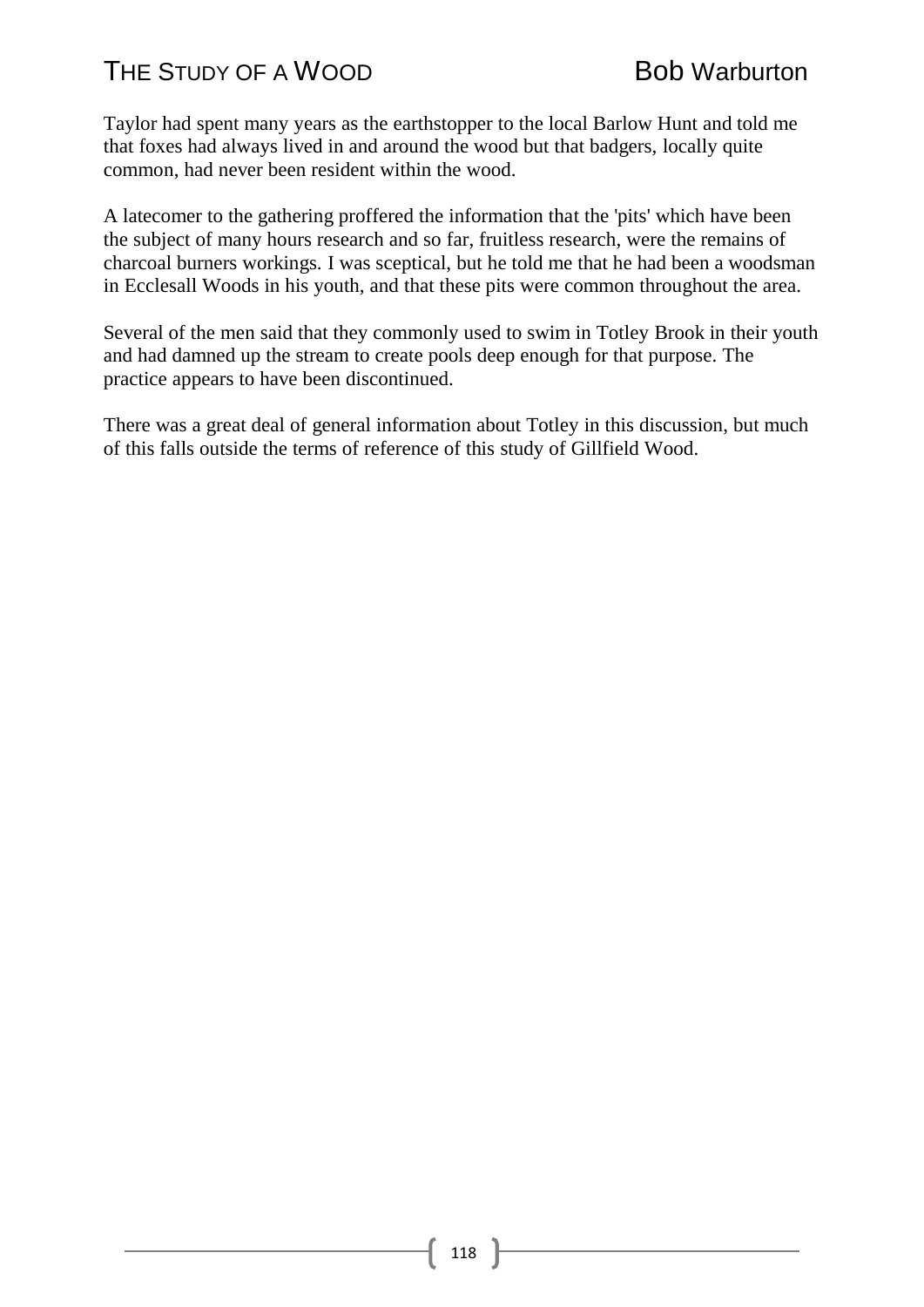### VISIT TO GILLFIELD WOOD, SATURDAY FEBRUARY 1st, 1975

AIM: To collect information about shade or light loss under trees previously investigated with reference to grass species.

All measurements were taken with a Gossen 'Sixtar' photographic exposure meter. This was held up at arm's length for readings in the open and rested on the ground for readings under trees.

Numbers in left-hand column correspond to numbers of samples first investigated on December 23rd (see page 119).

| <b>Sample</b> | Open | <b>Shade</b> | % light lost |
|---------------|------|--------------|--------------|
|               | 12.1 | 11.8         | 2.5          |
| 2.            | 12.6 | 12.2         | 3.2          |
| 3.            | 12.3 | 11.8         | 4.9          |
| 4.            | 11.8 | 11.5         | 2.6          |
| 5.            | 11.8 | 11.4         | 3.4          |
| 6.            | 11.2 | 10.5         | 6.3          |
| 7.            | 11.1 | 10.5         | 5.4          |
| 8.            | 11.1 | 10.6         | 4.5          |
| 9.            | 11.2 | 11.0         | 1.8          |
| 10.           | 11.2 | 11.0         | 1.8          |

**OAK** 

The average light loss was 3.6%

#### BIRCH

| <b>Sample</b> | <b>Open</b> | <b>Shade</b> | % light lost |
|---------------|-------------|--------------|--------------|
|               | 11.6        | 11.2         | 3.6          |
| 2.            | 11.8        | 10.0         | $15.5*$      |
| 3.            | 11.8        | 11.4         | 3.4          |
| 4.            | 11.8        | 11.4         | 3.4          |
| 5.            | 12.1        | 11.8         | 2.5          |
| 6.            | 12.0        | 11.8         | 1.7          |
| 7.            | 12.1        | 12.0         | 0.9          |
| 8.            | 12.4        | 12.0         | 3.2          |
| 9.            | 12.5        | 11.3         | 8.2          |
| 10.           | 12.3        | 11.7         | 4.9          |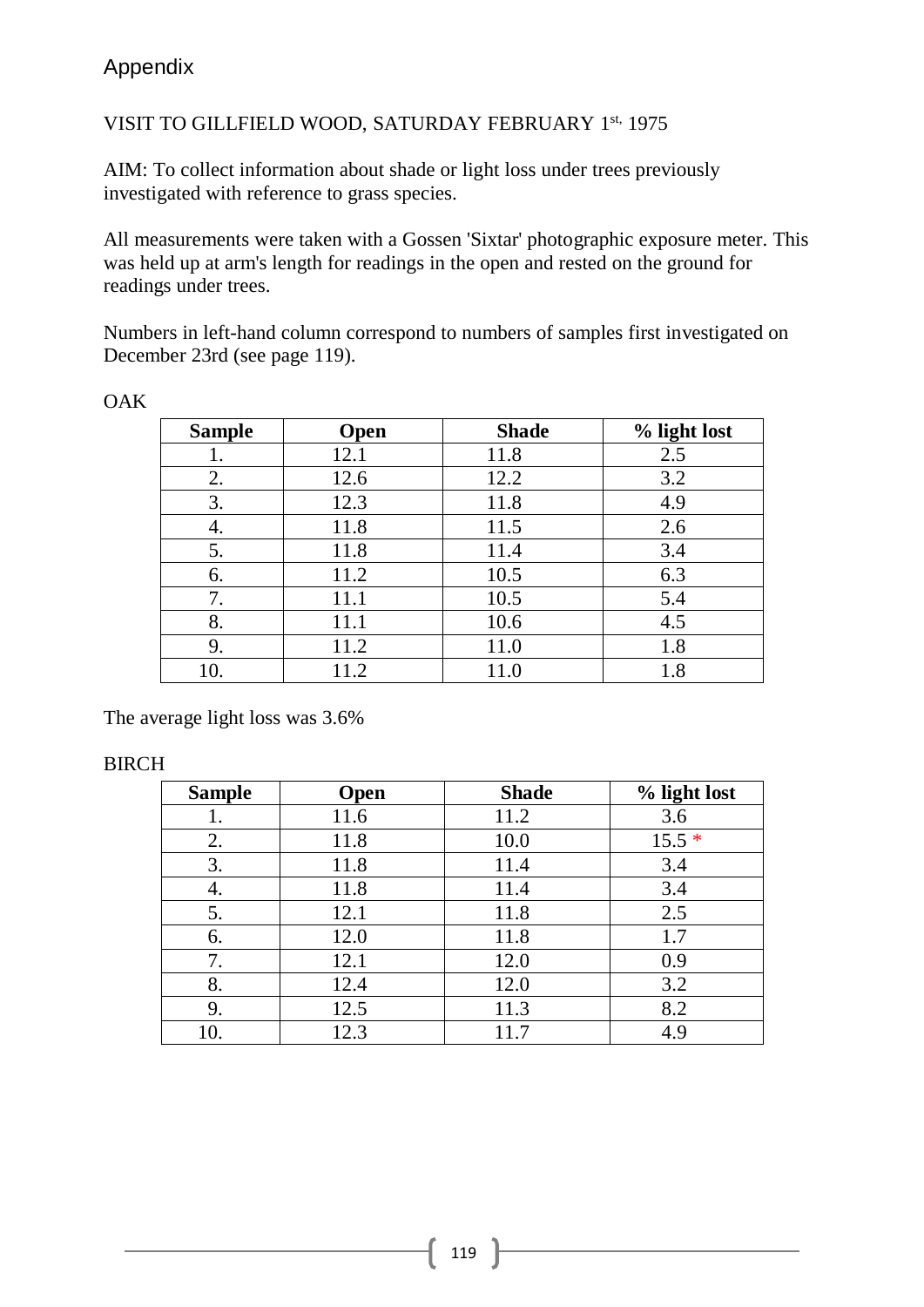The average light loss under Birch was 5.2% (this included an exceptionally high figure of 15.5 in one area of very dense undergrowth, noted \*).

| <b>Sample</b> | <b>Open</b> | <b>Shade</b> | % light loss |
|---------------|-------------|--------------|--------------|
|               | 11.7        | 10.8         | 7.7          |
| 2.            | 11.8        | 10.7         | 9.3          |
| 3.            | 11.8        | 10.9         | 7.7          |
| 4.            | 12.0        | 10.8         | 10.0         |
| 5.            | 12.4        | 10.8         | 12.9         |
| 6.            | 12.0        | 10.7         | 13.6         |
| 7.            | 12.0        | 10.6         | 11.6         |
| 8.            | 12.4        | 11.0         | 11.3         |
| 9.            | 11.7        | 10.3         | 12.0         |
| 10.           | 12.1        | 10.8         | 10.8         |

#### LARCH

The average light loss was 10.5%

#### **General Notes**

Spring seemed very advanced - bluebells are showing through the leaf litter up to 3" high, and Larch leaves are in bud, with leaves showing through in exceptional cases. Hazel catkins are fully out on some bushes.

Caught the scent of a fox several times during the morning and found evidence that it has a day-time resting place on the ridge near the western end of the wood. Several large bones have been gnawed and scattered around a small area which is criss-crossed with narrow well-trodden paths leading away from the place. Seems to be evidence of river terracing towards the west end of the wood (photographed). Badger prints again on the main path.

**Birds**: large flock of Fieldfares (*Turdus pilaris*), estimated up to 70 individuals in Beech tree - flew off to old copse (Area B) when disturbed. Great activity by Blue Tits (*Parus caeruleus* [=*Cyanistes caeruleus*]) and Great Tits (*Parus major*). A single Coal Tit (*Parus* [=*Periparus] ater*) was seen near the first bridge - the first of this species for two years. A pair of Mallard (*Anas platyrhynchos*) was disturbed from Totley Brook near to the same bridge, they allowed an approach to within about 5 yards.

\*\* Further work on the shade factor must be done during the spring months and also in high summer when the vegetation is at a peak.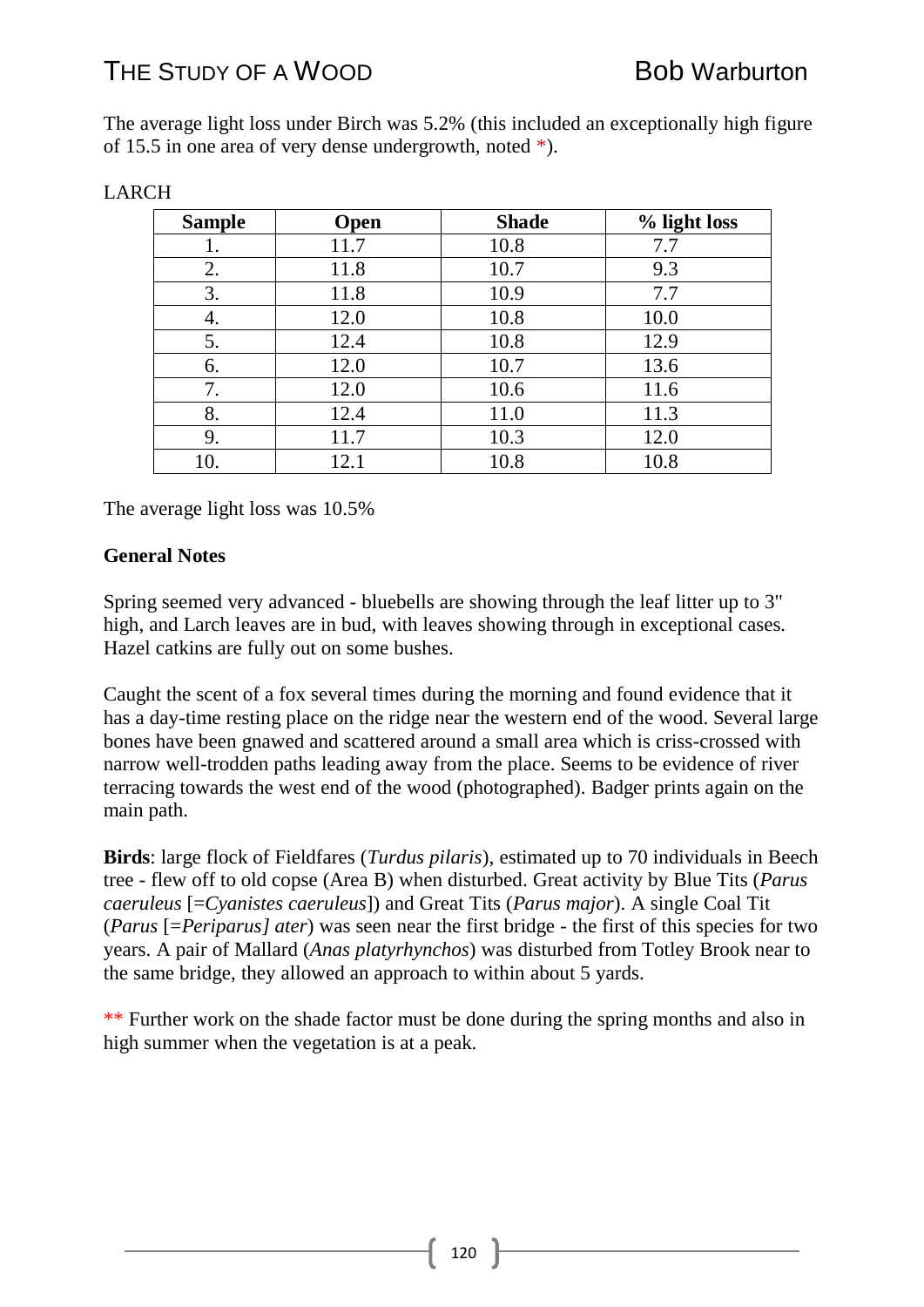### VISIT TO GILLFIELD WOOD, FRIDAY FEBRUARY 21st, 1975

AIM: a) To complete readings of shade L7.

- b) To complete pH readings at the western end of the wood.
- c) To compare occurrence of Bluebells with shade readings correlation
- d) General observation.

# WEATHER: Cool with hazy sunshine

Great bird activity within the wood, mostly unseen but quite noticeably heard. Blue Tits and a single Missel Thrush active in extreme east end of the wood. larch trees at the eastern end now breaking bud, and green flush detectable on almost all trees. Male Larch flowers out on some trees but no female flowers seen. Hazel male and female flowers out. Great disparity in the numbers of male Blackbirds over females - ratio about 5:1. Wood Pigeon, Jay, Magpie, Great Tit, Lapwings (3 in flight).

 $L$  7 = 12.0 (open), 10.6 (shade)

Strong scent of fox again near Holly bush and N. disused gateway.

# **On Ridge slope**

Larva of skipjack beetle (*Melanotus rufipes* [=*Melanotus villosus*]) in rotten log, also hibernating Ground Beetle and many tunnels through wood - could be caused by *Sinodendron* larvae and adults. Fewer Larch buds open in this exposed area. Badger toilets on crest of Ridge, 14 counted, at least three used very recently. Three openings found, with fresh dry Bracken and grass drawn down into entrance. No fox scent or rabbit droppings - must be Badger sett. Paths from entrance of holes leads to flat area commented upon \*\*previously (Sat. February  $1<sup>st</sup>$ , 1975) - observation necessary. *Lycoperdon pyriforme* on old stump. Another possible Badger sett found near extreme NW corner of wood, well concealed in Bracken. This is close to a seemingly disused rabbit hole (very narrow opening) no droppings in evidence. Bluebell survey not possible owing to insufficient growth of Bluebells  $-$  \*\*try again in three weeks. Two molehills near western gate. At the point of entry into the wood of Totley Brook, there was once provision for the stream to pass through the small retaining wall. The stream does not now follow this route but goes outside the wall. Badger dung pits with fresh dung by the stream, also a clear footprint in the mud. By the side of the original pathway is a small spring which has formed a pool. Left the wood by the Storth House - Totley path towards Totley one Wren seen on leaving the wood.

There seemed to be much more activity amongst the birds today that at any other time since the study commenced, no doubt the spring-like weather helped in this respect.

Samples of pH collected to finalise this aspect of the study. VISIT TO GILLFIELD WOOD, PRIDAY MARCH 7th, 1975

AIM: To map the tributary streams running into Totley Brook within the boundary of Gillfield Wood, and general observation.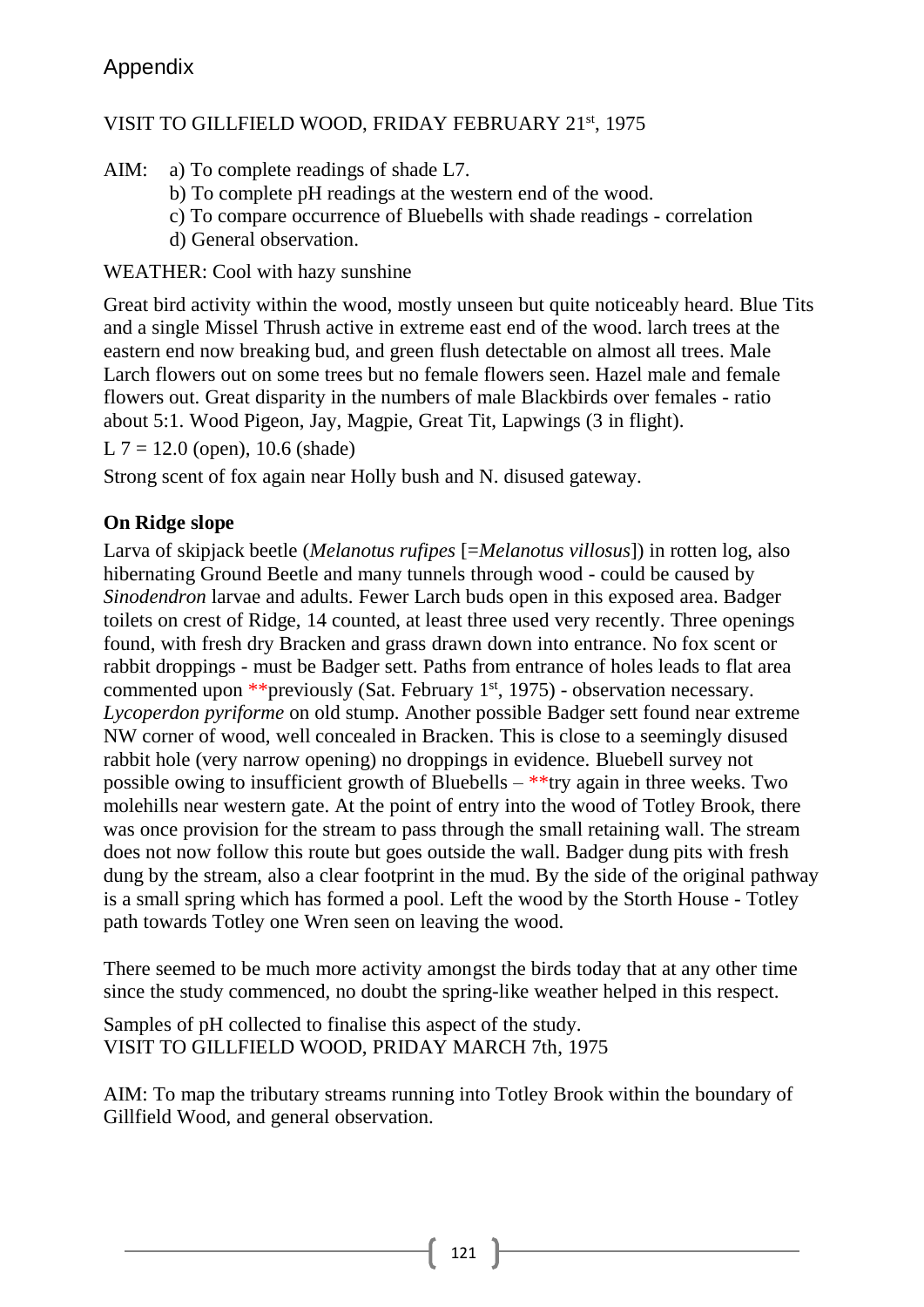Traced the course of the tributary streams and plotted them on a map to be transferred to a copy later (see page 30).

Whilst following these tributary streams, two patches of Stinging Nettle (*Urtica dioica*) were found. This plant is rare in the wood and is one of the plants which tends to be indicative of disturbed ground, so it was with interest that the only specimens found were in the vicinity of the drainage ditches, which have been dug out by man.

A Grey Squirrel (*Sciurus carolinensis*) was seen being mobbed by a Jay (*Garrulus glandarius*) near the Totley-Fanshawe Gate footpath. The Jay flew away still calling loudly when it became aware of my presence. The Squirrel disappeared amongst the large Alders and Oaks by the stream. This was the first Squirrel to be seen within the study area since this account was started.

A Kestrel (*Falco tinnunculus*) was observed for about seven minutes, hovering at the extreme western end of the wood at the crest of the Ridge. It apparently was using the updraught of air caused by the rising ground, as it was able to maintain its position without the characteristic wing action for long periods. No kill was observed.

The area immediately around the Badger sett was covered very carefully and an approximate map of the sett entrances and principal runs was made (see page 76).

There seemed to be an abundance of the flies of the genus *Scathophaga* and these could be seen flying slowly around the main path. These flies are very common in the summer months, and feed and breed on dung. They have also been known to behave in a carnivorous manner and capture other flies in flight.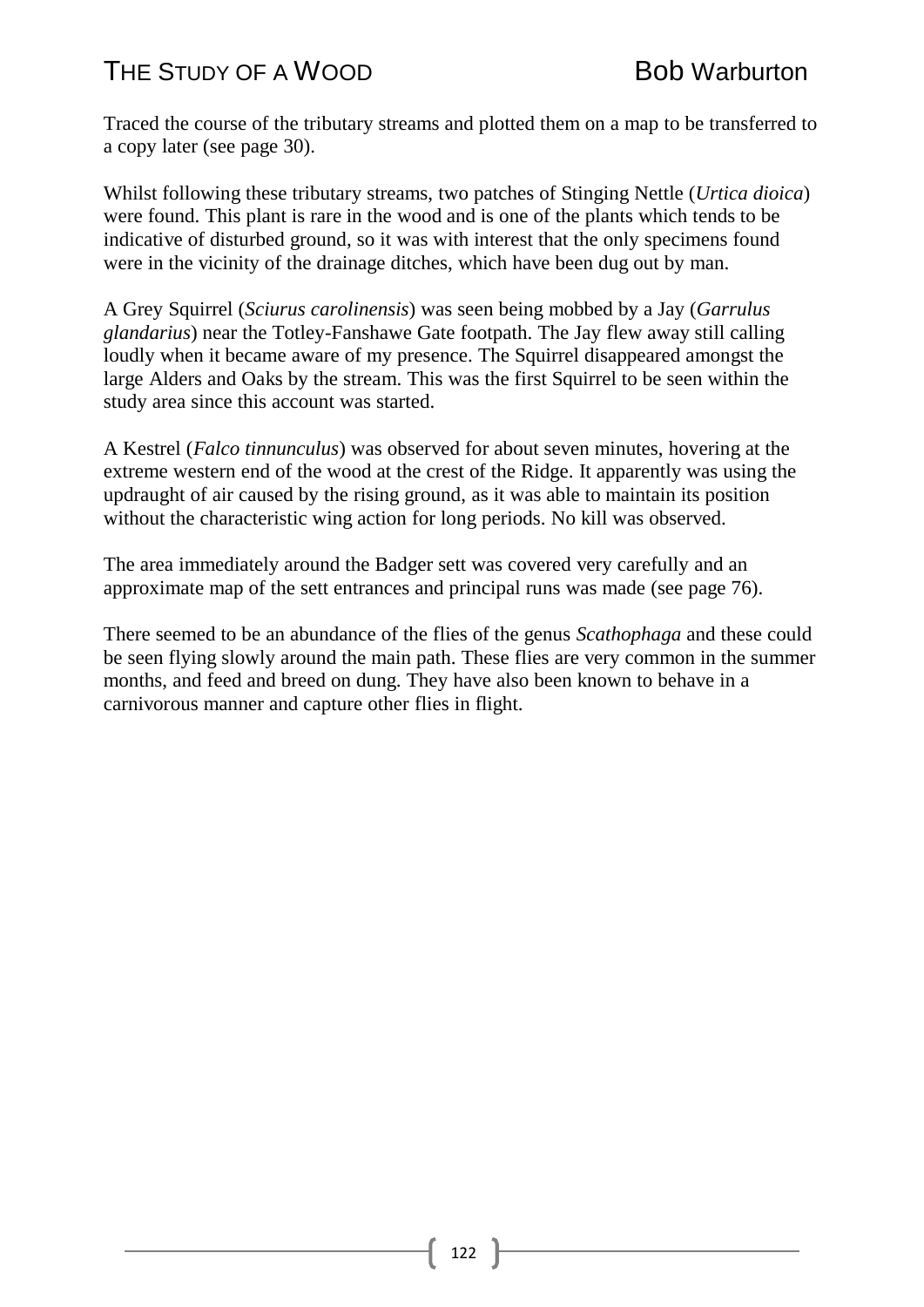#### VISIT TO GILLFIELD WOOD, SUNDAY APRIL 6th, 1975

AIM: To take a second series of readings under specified copses to add to those taken on February 1<sup>st</sup>, 1975. Also, to make any general observations.

| <b>Site</b>     | Open                     | <b>Shade</b> | <b>Difference</b> | $\frac{0}{0}$    |
|-----------------|--------------------------|--------------|-------------------|------------------|
| B <sub>1</sub>  | 11.9                     | 11.5         | 0.4               | 3.3              |
| L1              | 11.9                     | 10.5         | 1.4               | 12.1             |
| B2              | 12.1                     | 10.4.        | 1.7               | 14.0             |
| L2              | 13.9                     | 12.2         | 1.7               | 12.2             |
| B <sub>3</sub>  | 13.0                     | 12.3         | 0.7               | 5.4              |
| L3              | 12.8                     | 11.5         | 1.3               | 10.1             |
|                 | (Bluebells now dominant) |              |                   |                  |
| L4              | 12.8                     | 11.7         | 1.1               | 8.5              |
| <b>B10</b>      | 12.5                     | 12.2         | 0.3               | 2.4              |
| O <sub>1</sub>  | 13.7                     | 13.3         | 0.4               | 2.2              |
| <b>B8</b>       | 12.7                     | 12.4         | 0.3               | 2.3              |
| O <sub>2</sub>  | 13.9                     | 13.5         | 0.4               | $2.2\,$          |
| O <sub>3</sub>  | 13.9                     | 13.4         | 0.5               | 3.6              |
| B7              | 12.7                     | 12.3         | 0.4               | 3.1              |
| <b>B4</b>       | 13.9                     | 12.8         | 1.1               | 7.8              |
| L <sub>6</sub>  | 13.6                     | 11.9         | 1.7               | 12.5             |
| L7              | 13.7                     | 11.4         | 2.3               | 16.7             |
|                 | (Bluebells dominant)     |              |                   |                  |
| B <sub>5</sub>  | 13.7                     | 13.4         | 0.3               | 2.2              |
| L8              | 13.4                     | 12.0         | 1.4               | 10.4             |
| <b>B6</b>       | 12.4                     | 12.1         | 0.3               | 2.4              |
| L9              | 14.0                     | 11.8         | 2.2               | 15.7             |
| L10             | 14.0                     | 12.2         | 1.8               | 12.8             |
| <b>O4</b>       | 13.7                     | 13.2         | 0.5               | 3.6              |
| O <sub>5</sub>  | 12.6                     | 12.2         | 0.4               | 3.2              |
| O <sub>6</sub>  | 13.0                     | 12.6         | 0.4               | $\overline{3.1}$ |
| O <sub>7</sub>  | 13.4                     | 13.0         | 0.4.              | 2.9              |
| O <sub>8</sub>  | 12.5                     | 11.9         | 0.6               | 4.8              |
| O <sub>9</sub>  | 12.2                     | 11.6         | 0.6               | 4.1              |
| O10             | 12.2                     | 11.9         | 0.3               | $2.4\,$          |
| <b>B9</b>       | 13.6                     | 13.0         | 0.6               | 4.4              |
| $\overline{L5}$ | 13.8                     | 12.8         | 1.0               | $\overline{7.2}$ |

WEATHER: Intermittent bright sunshine.

It was quite evident that there has been a remarkable increase in the Bluebell (*Endymion non-scriptus* [=*Hyacinthoides non-scripta*]) since the first set of readings was taken. They were the dominant species under Larches on the following sites: 3, 6, 7, 9, and 10. It was most noticeable that there were very few plants on the margins of the path, most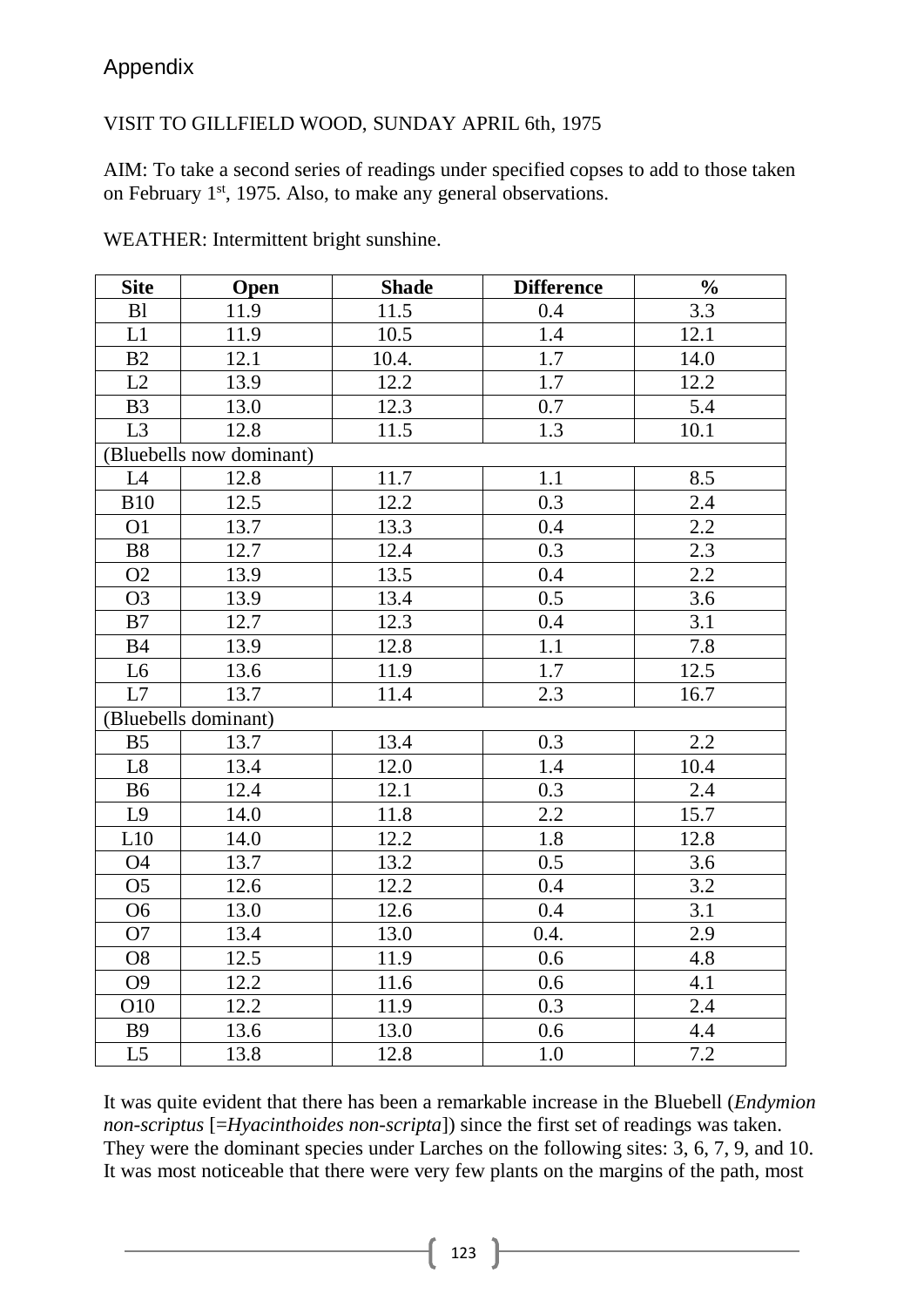were in the Larch plantations or under old Bracken stems. Wood Anemones are now in flower although they have not yet reached their peak. Many female Larch flowers are out, their petals are slightly reflexed and vary in colour from deep pink to yellowish green. Western Hemlock (*Tsuga heterophylla*) has been planted in two sites - number of saplings counted now equals 37 (sites are B7 and B5).

There is evidence of great Badger activity in the wood. This is especially noticeable on the raised ground immediately west of the Totley-Fanshawe Gate path, but no sign of new setts in this area. One or two 'digs' were found but no dung pits. A visit was made to the Badger setts at the western end of the wood, and one of the main paths was followed east along the Ridge for about 350 yards, passing a series of freshly used dung pits around a group of young Larches. The path led through a Larch plantation to the old gateway (304l 7895) where two newly excavated holes were found. These were previously believed to be old disused Rabbit burrows, but they may be exploratory diggings prior to the establishment of a new sett, which may be a nursery sett. The path to it had been used very recently, as the grass was still bent, and the train was very easy to follow in the morning dew. Many side paths led away over the wall into the fields to the north or downhill in the direction of the stream.

Several large tree-trunks near the Totley-Storth House footbridge give witness to the fact that there were some very large trees in this wood. The bark has now rotted away, but the remaining stumps have diameters which reach 3ft 6in. The stumps show evidence that they have been uprooted, but whether this occurred before or after felling is impossible to say – the former seems most logical.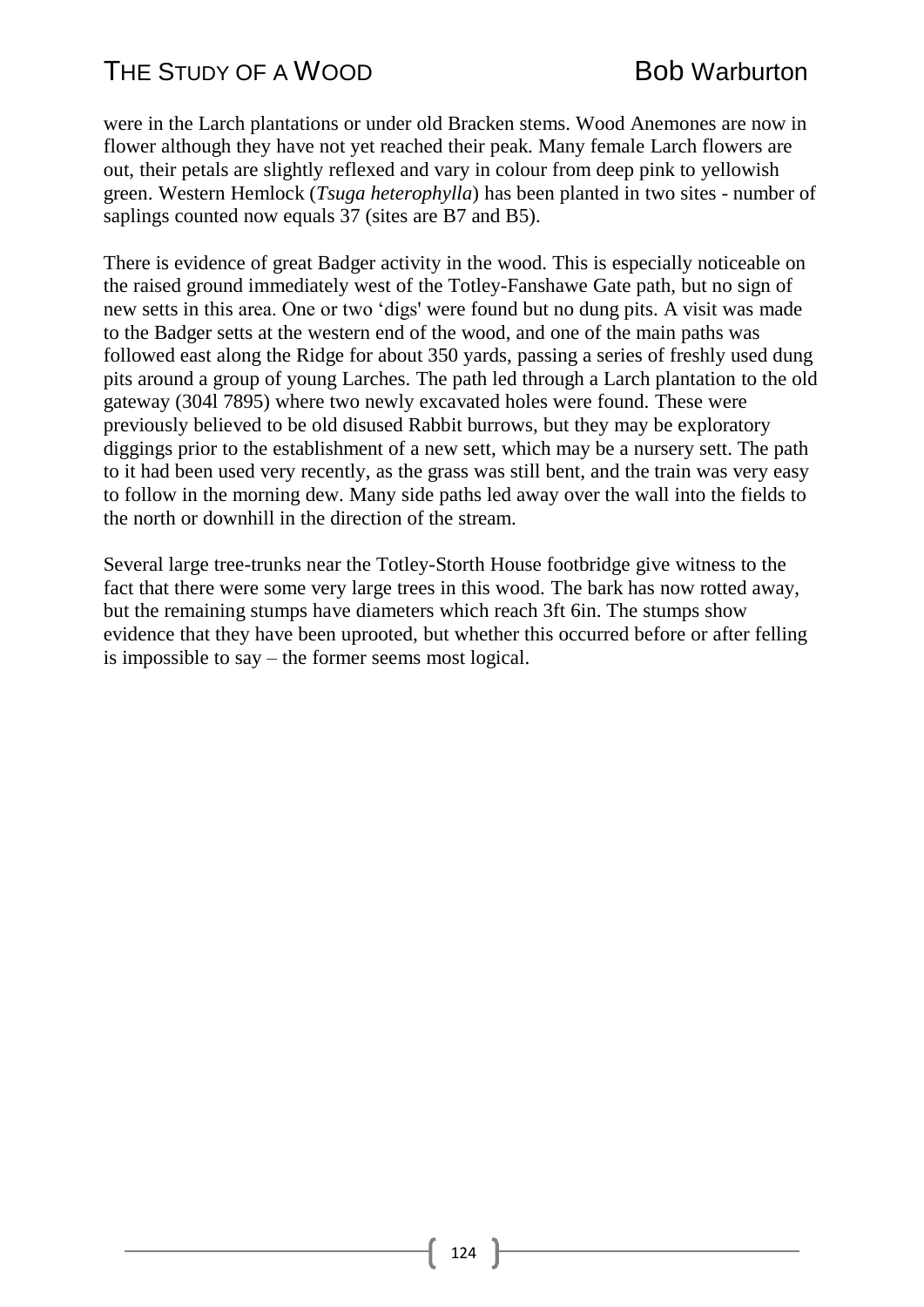# VISIT TO DONCASTER MUSEUM, APRIL 16th, 1975

AIM: To verify identification of Diptera found and photographed in Gillfield Wood.

Fifteen slides of species of Diptera found in the wood had been tentatively identified using "Flies of the British Isles" by Cloyer & Hammond (Warne 1951). The object of the visit was to verify this preliminary identification by discussing the slides with Peter Skidmore, of the staff at the Museum. Colyer & Hammond's book is very comprehensive in that it mentions every genus and many species but it cannot cover the whole of the 5000 species on the British list. Most of the species had been identified correctly, but one or two were incorrect. The corrected list is:

*Servillia* [=*Tachina*] *ursina* (female) parasitic upon Lepidoptera *Eristalis horticola E. tenax Sericomyia borealis* [=*silentis*] *Helophilus pendulus Volucella pellucens Merodon equestris Xylota segnis Graphomya maculata Syrphus ribesii Syrphus* [=*Episyrphus*] *balteatus Haematopota pluvialis Mesembrina meridiana Stomoxys calcitrans*

None of these species was described as rare, but *Servillea* [=*Tachina*] *ursina* is local in distribution and has not been taken from the Sheffield region previously. This simply means that either it is present in small numbers and has been overlooked because of the early time of emergence, or that there are few people with a working knowledge of the Diptera and who would recognise something rather more unusual than just another fly.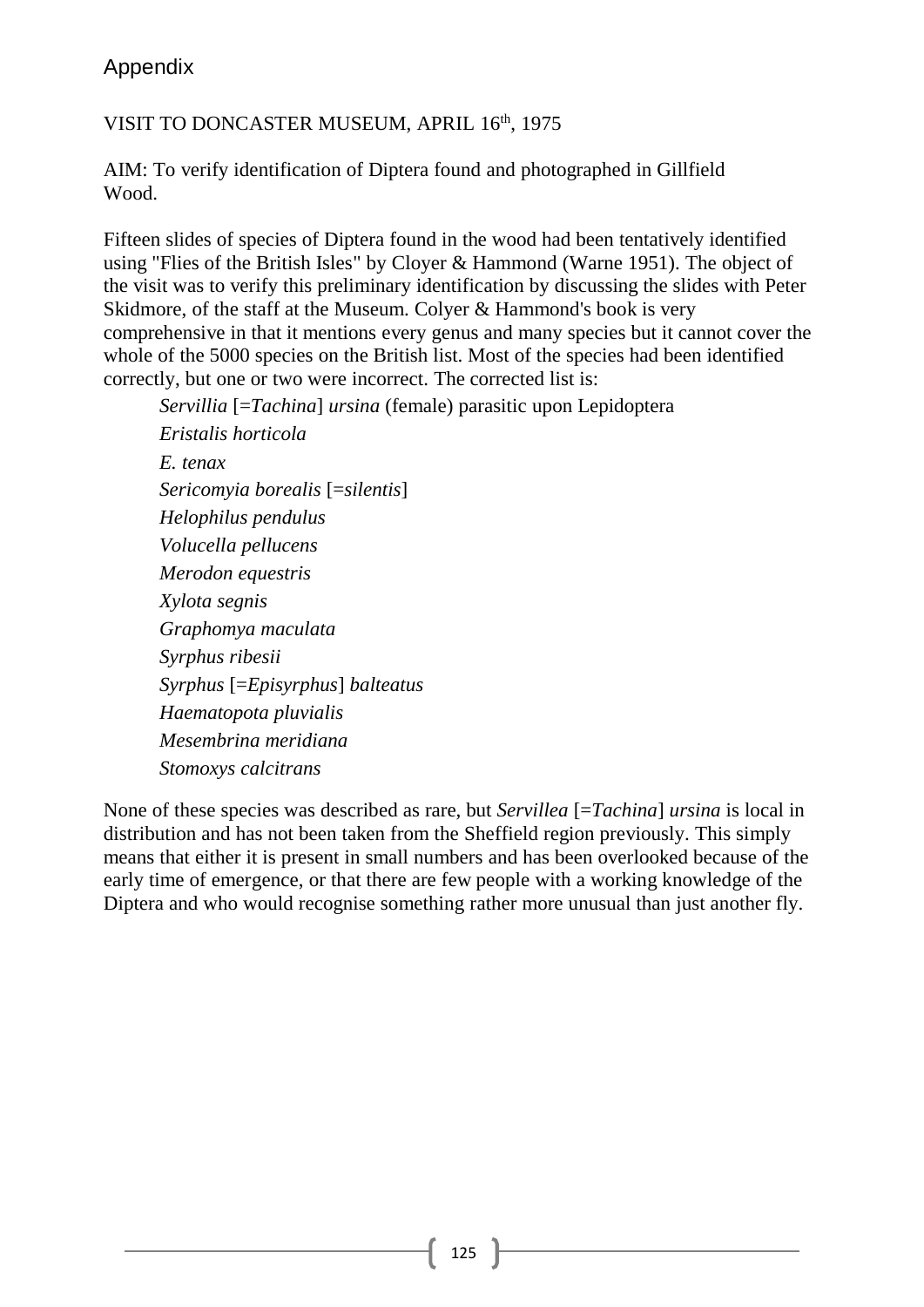### VISIT TO GILLFLELD WOOD THURSDAY, APRIL 24th, 1975

AIM: To observe the Badgers and if possible, make some assessment of their numbers.

Entered the wood from the eastern end at 7:45 pm, the weather was fine and warm. The solitary bee colony which is to be found annually on the main path just inside the wood shows signs of life. There are small heaps of soil which have been excavated by the emerging bees (*Andrena armata* [=*Andrena* fulva] in previous years). The first Bluebells (*Endymion non-scriptus* [=*Hyacinthoides non-scripta*]) to break bud were seen along the main path in several places. Three pairs of Yellow-Hammers (*Emberiza citrinella*) were flying around a clump of Larch trees near the path.

Almost all the Larch trees are now in leaf although they have probably not reached a peak yet. The Birches are also breaking leaf, and several trees are now quite green - the whole wood has taken a fresh green aspect in the past few days, due no doubt to the recent spell of very warm weather.

Arrived at the western gate at 8:15 pm and sat there to await developments from the nearby Badgers' sett. The Rowan tree on the left of the gate has leaves, and the Sycamores have broken bud here too. Another sign of the imminent bursting of the Oak buds is the dropping of last year's dead leaves.

At 8:40pm, with the light fading fast, a queen Bumble Bee was still flying, and the Robin continued singing until 9 o'clock, the Blackbird finishing about five minutes later. At 10 minutes past 9, a Pipistrelle was flying around the trees near the gate, and a white moth was seen, but not identified, at the same time. The evening was abandoned when a herd of cattle from the field clustered round me in curiosity, they made such a noise that I considered that there was little chance of seeing the Badgers without moving position and so prolonging the wait by several hours. A further visit when the wind is in a more favourable direction will be essential to acquire the necessary information.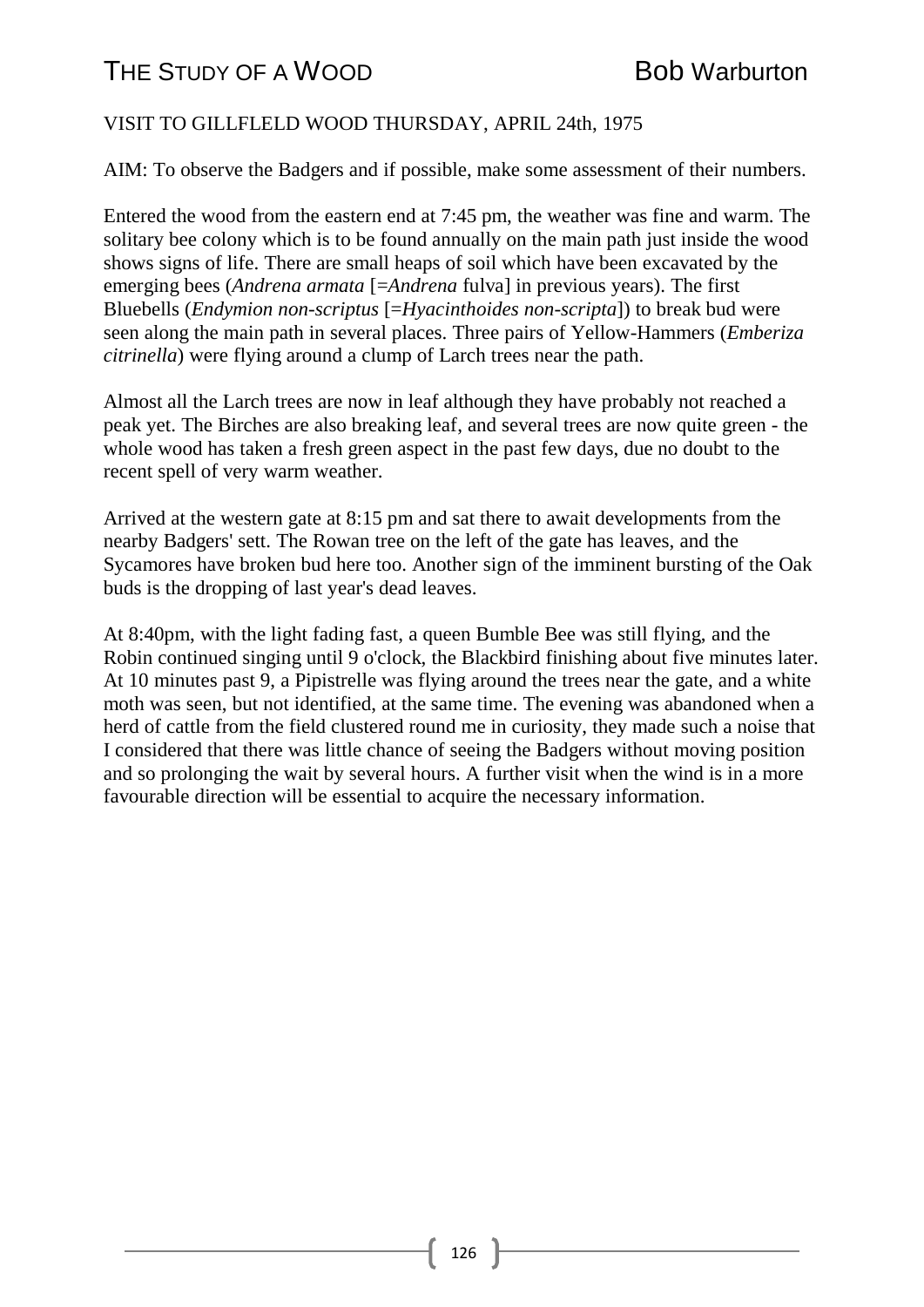#### VISIT TO GILLFIELD WOOD, MAY 3rd, 1975

AIM: To complete stream survey

Five sites were visited, scattered through the length of the wood. The sampling was done on a time basis, ten minutes being spent at each site, and the numbers of species recorded, along with a note of their frequency. A pH reading was taken at each site, and also from each feeder stream running into Totley Brook.

| <b>Animal</b>                            | Site A | <b>Site B</b>  | Site C         | <b>Site D</b>               | <b>Site E</b>               |
|------------------------------------------|--------|----------------|----------------|-----------------------------|-----------------------------|
| Polycelis felina                         |        |                | 4              |                             |                             |
| Glossiphonia complanata                  |        |                |                |                             |                             |
| Gammarus pulex                           |        |                | $\overline{2}$ | 15                          | 3                           |
| Perla sp.                                |        | 5              | 5              | 9                           | 12                          |
| Isoperla sp.                             |        |                | 3              | 5                           |                             |
| Baetis sp.                               |        | 5              | 5              | 9                           | 12                          |
| Ecdyonurus sp.                           |        |                |                | 9                           | 20                          |
| Heptagenia sp.                           |        |                |                |                             | 6                           |
| Velia caprai                             |        |                |                |                             |                             |
| Laccophilus hyalinus                     |        |                |                |                             |                             |
| Philopotamus sp.                         |        |                |                | $\mathcal{D}_{\mathcal{L}}$ |                             |
| Case-building Caddis                     |        |                | 3              | 17                          | $\mathcal{D}_{\mathcal{L}}$ |
| Pedicia sp.                              |        |                |                |                             |                             |
| Simulium sp.                             |        |                |                |                             |                             |
| Chironomus sp.                           |        | $\overline{2}$ |                | 3                           | 3                           |
| Hydrobia jenkinsi <sup>1</sup>           |        |                | $\overline{2}$ | 6                           | 43                          |
| Ancylastrum fluviatile <sup>2</sup>      |        | 48             | 21             | 18                          | 31                          |
| Limnaea pereger <sup>3</sup>             | 17     |                | $\overline{2}$ |                             | $\overline{2}$              |
| Total number of species<br>found at site | 3      | 6              | 11             | 15                          | 12                          |

The results were as follows:

**Site A:** this was near the western end of the wood and was open to the fields to the south. The stream bed was silty with a few stones, cattle fouled the water frequently. **pH 5.5**

**Site B**: this was in the shade of the mature woodland designated Area B and immediately after the confluence of Totley Brook with a small stream from the pastures to the south. Stony stream bed with appreciable amounts of sediment. **pH 5.8**

**Site C**: situated in fairly open woodland near the site of an old meander of the main stream. Stream bed solid with small stones and rocks. **pH 5.8**

1

<sup>1</sup> Now named *Potamopyrgus anitpodarum.*

<sup>2</sup> Now named *Ancylus fluviatilis*.

<sup>3</sup> Now named *Radix balthica.*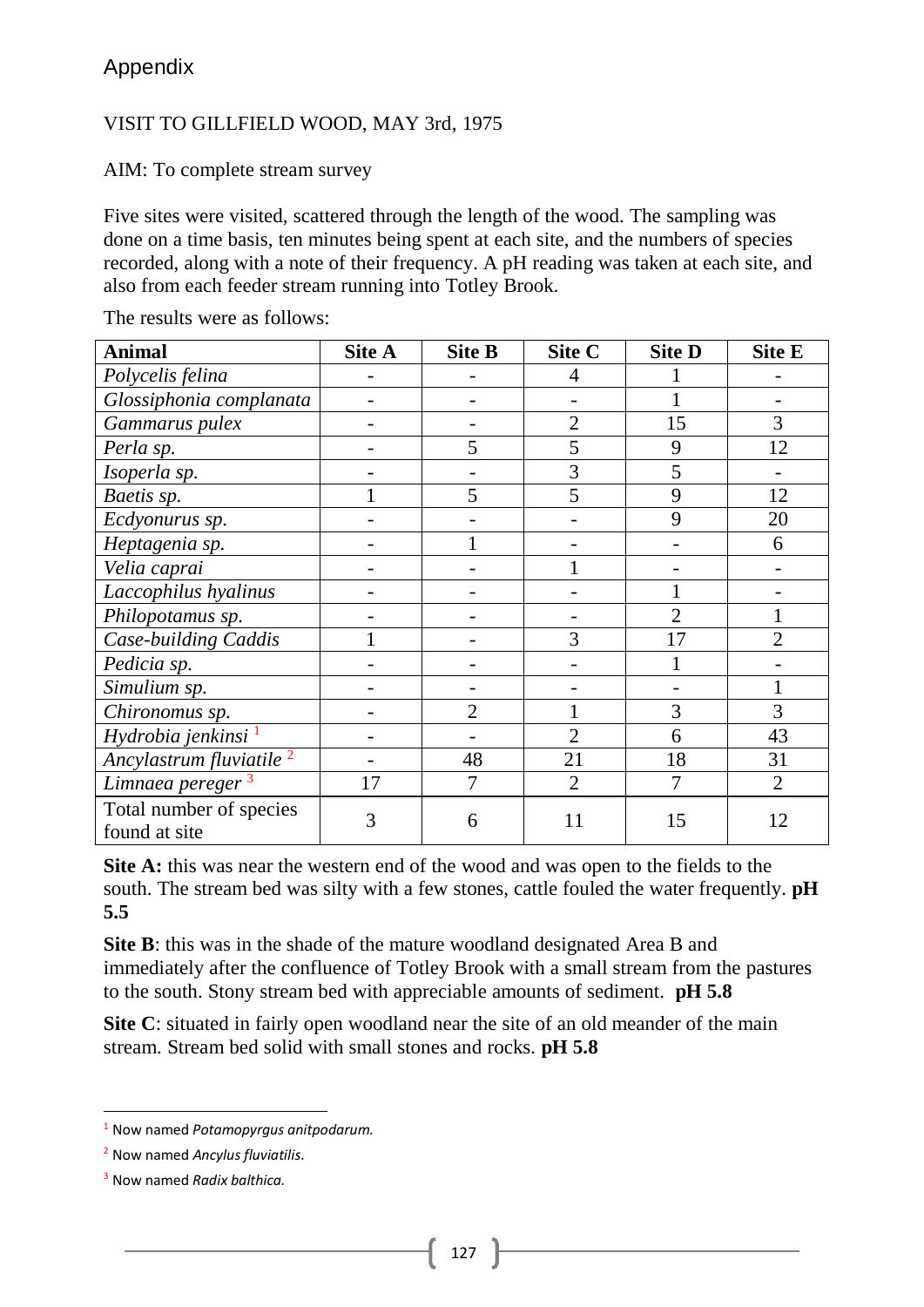**Site D:** this was on a wide, shallow area of the stream, dotted with many flat rocks and stones. The stream bed was solid. **pH 5.5**

**Site E:** sample taken near the old swimming pool, water shallow, solid stream bed with stones lying flat. **pH 5.8**

A selection of grasses was also taken for identification, the species found were:

*Poa annua Festuca pratensis F. gigantea Deschampsia caespitosa Glyceria fluitans Calamagrostis epigejos Agropyron* [=*Elytrigia*] *repens Alopecurus pratensis Lolium perenne Holcus lanatus H. mollis Dactylis glomerata Agrostis tenuis* [=*capillaris*]

The key used was 'Grasses' by Hubbard.

#### **Lepidoptera (Moths)**

Northern Spinach Silver Ground Carpet Heart and Dart Dark Arches Ingrailed Clay Flame Shoulder Modelled Rustic

#### **Hymenoptera**

*Ophion luteus* Yellow Ophion (Ichneumon)

Caught at light trap  $-27<sup>th</sup>/28<sup>th</sup>$  June 1975 10:45pm. to 3:45am.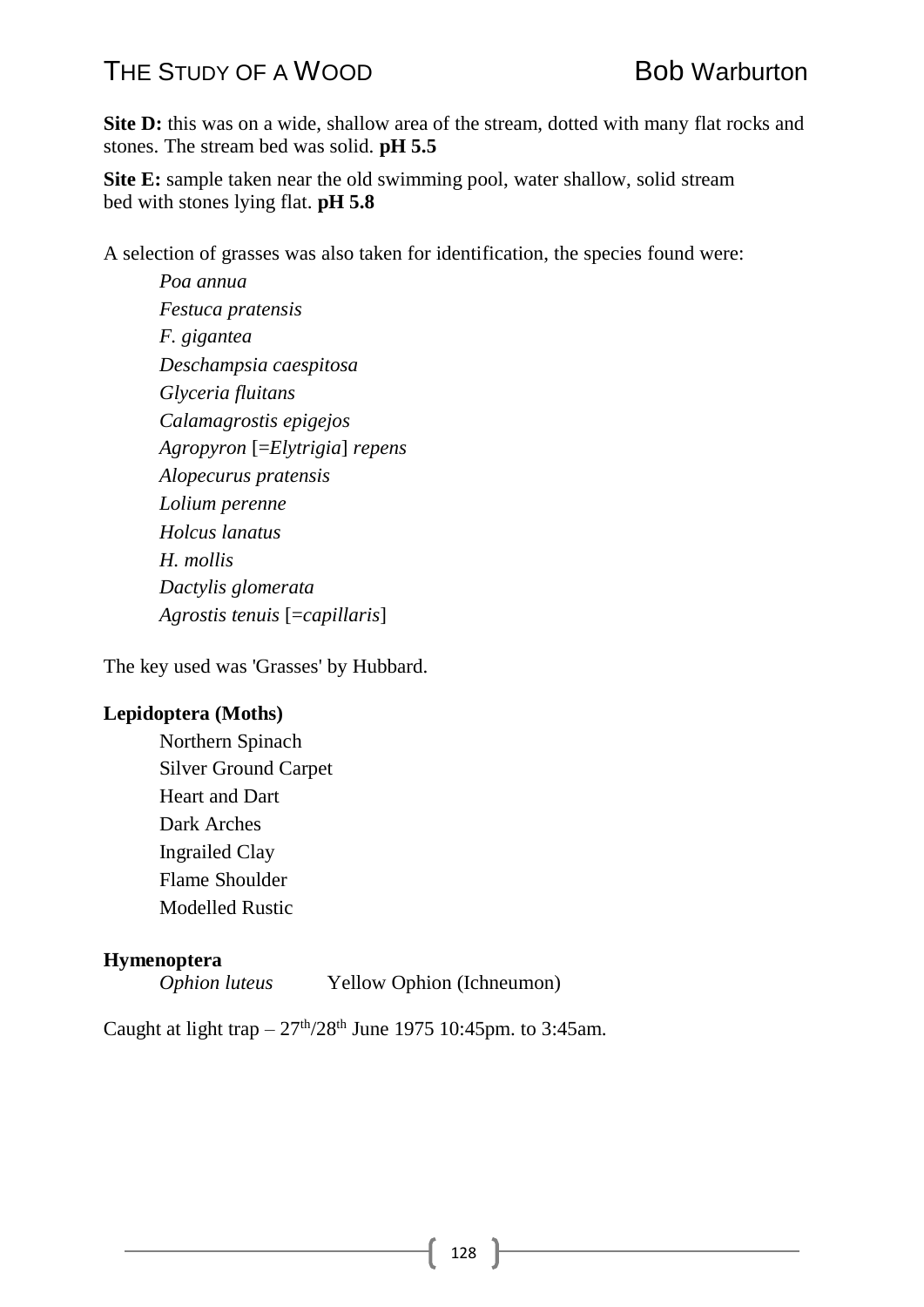# **BIBLIOGRAPHY**

| Addy, S. O. (1898)                                             | "The Evolution of the English Home"                                             | Allen & Unwin                                                 |
|----------------------------------------------------------------|---------------------------------------------------------------------------------|---------------------------------------------------------------|
| Allison, A. (19/8)                                             | "The Water-Wheels of Sheffield"                                                 | article from<br>"Engineering"<br>February 13th 1948           |
| Brelsford V. (1953)                                            | "History of Dore and Totley"                                                    |                                                               |
| Cameron K. (1959)                                              | "The Place-Names of Derbyshire"                                                 | Cambridge U.P.                                                |
| Neal, E. G. (1958)                                             | "Woodland Ecology"                                                              | Heinemann                                                     |
| Derbyshire<br>Archaeological Society<br>(Vol. 3)               | "Some Ancient Documents Relating<br>to Totley, Dore and Holmesfield"            |                                                               |
| Hunter Archaeological<br><b>Society Transactions</b><br>Vol. 9 | "The Water-Mills of Beauchief"<br>Abbey" 1964-9                                 |                                                               |
| Hall, P. (1970)                                                | "The Life of a Derbyshire Country"<br>Gentleman and his Lady at Totley<br>Hall" |                                                               |
| Miller, W. T.                                                  | "The Water-Mills of Sheffield"                                                  | Pawson & Brailsford                                           |
| <b>Sheffield Clarion</b><br>Ramblers                           | Booklets 1924-5, 1928-9, 1931-2,<br>1953-4.                                     |                                                               |
| Burton, J. (1968)                                              | "The Oxford Book of Insects"                                                    | Oxford U.P.                                                   |
| Burton, M. (1968)                                              | "Wild Animals of the British Isles"                                             | Warne                                                         |
| Clapham, Tutin<br>&Warburg (1959)                              | "Excursion Flora of the British Isles"                                          | Cambridge U.P.                                                |
| Colyer & Hammond<br>(1951)                                     | "Flies of the British Isles"                                                    | Warne                                                         |
| Edlin, H. L. (1956)                                            | "Trees, Woods & Man"                                                            | Collins                                                       |
| (1952)                                                         | Fitter & Richardson "Collins Pocket Guide to British Collins"<br>Birds"         |                                                               |
| Grove & Newell,<br>(1961)                                      | "Animal Biology"                                                                | <b>University Tutorial</b><br>Press                           |
|                                                                | Howarth (1973) "South's British Butterflies"                                    | Warne                                                         |
| Howarth & Warne<br>(1962)                                      | "Textbook of Botany"                                                            | University Tutorial<br>Press<br>----------------------------- |
| Hubbard (1954) "Grasses"                                       |                                                                                 | Pelican<br>-------------------------------                    |
| Lange & Hora $(1963)$                                          | "Collins Guide to Mushrooms and<br>Toadstools"                                  | Collins                                                       |
| Linssen (1959)                                                 | "Beetles of the British Isles"                                                  | Warne                                                         |